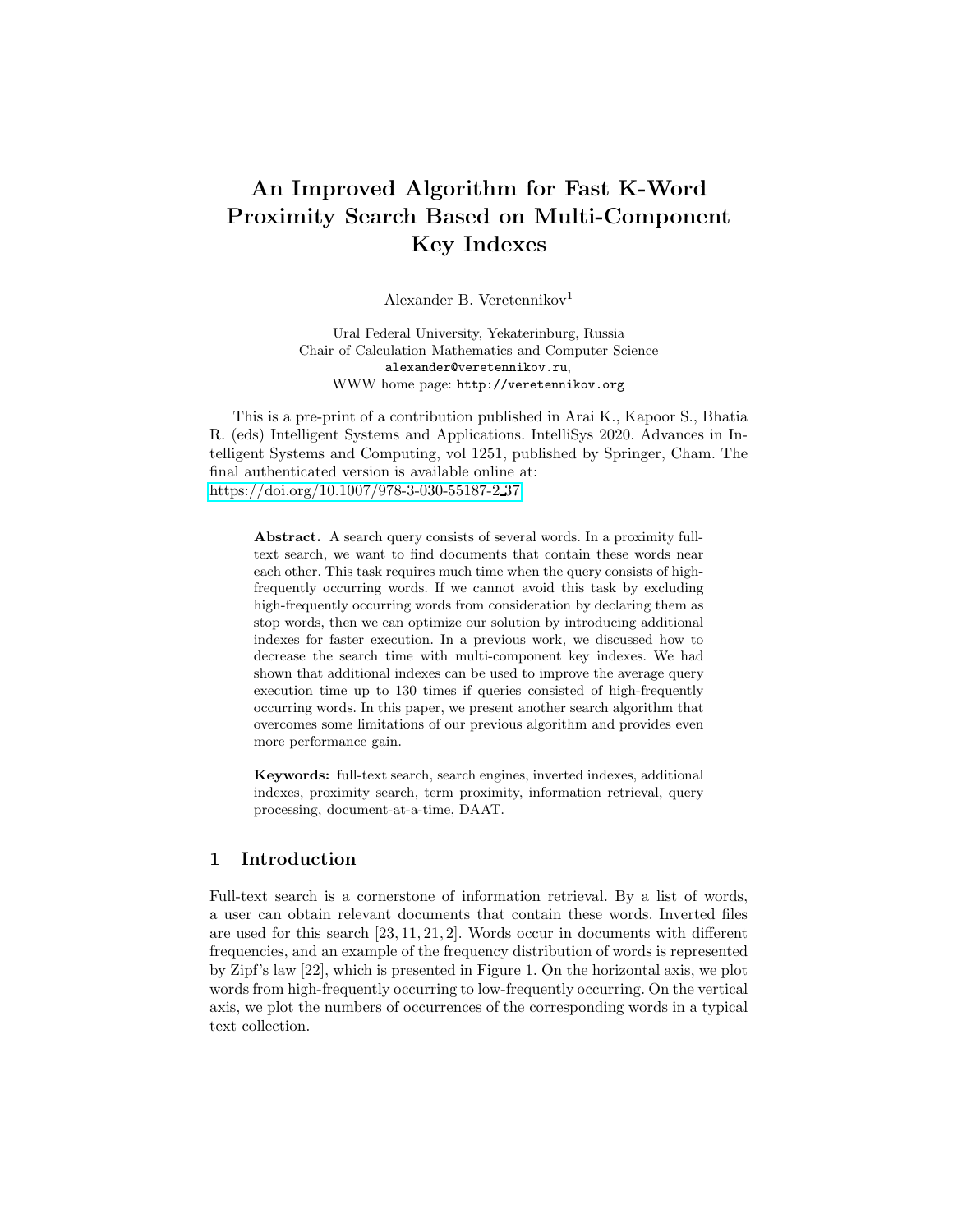

Fig. 1. A typical word frequency distribution.

The most frequently occurring words (see Figure 1, on the left side) occur significantly more often than ordinary words (see Figure 1, on the right side). This factor can affect the search performance in some cases. If the user needs only the document that contains the query words, then the search query time depends only on the number of documents in the collection. For each document and each word that occurs in the document, we need to store in the index exactly one record, which represents the fact of occurrence of the word somewhere in the document.

For other kinds of full-text searches, we need to store a record for each occurrence of each word in each document [12, 8], which considerably affects performance. In this case, the search time depends on the occurrence frequency in the texts of the queried words, and it is common to observe a search system that evaluates queries, which contain high-frequently occurring words in a significantly longer time than queries that consist only of ordinary words (see the left side and the right side of Figure 1 respectively). See an example in [14].

One way is to skip the most frequently occurring words. However, there are some concerns about this approach [18]. A high-frequently occurring word may have a unique meaning in the context of the specific query. The authors [18] stated literally that "stopping or ignoring common words will have an unpredictable effect". Examples are provided in [18, 14]. We can consider as an example the query "Who are you who". The word "Who" has a specific meaning in this query: The Who are an English rock band, and "Who are You" is one of their songs.

If the user needs the document that contains the query as a phrase, that is, the queried words must exist in the document in sequential order one after another, then additional phrase indexes can be used for performance improvement [18]. However, the phrase indexes cannot be used for proximity full-text search, that is, when the user needs a document that contains queried words near each other. In the latter kind of searches, some other words are allowed in the text between queried words. We have proposed other methods to solve this task [14, 16, 17].

In our methodology, we define several types of queries, depending on the kinds of words they contain. For each type of query, we can use specific types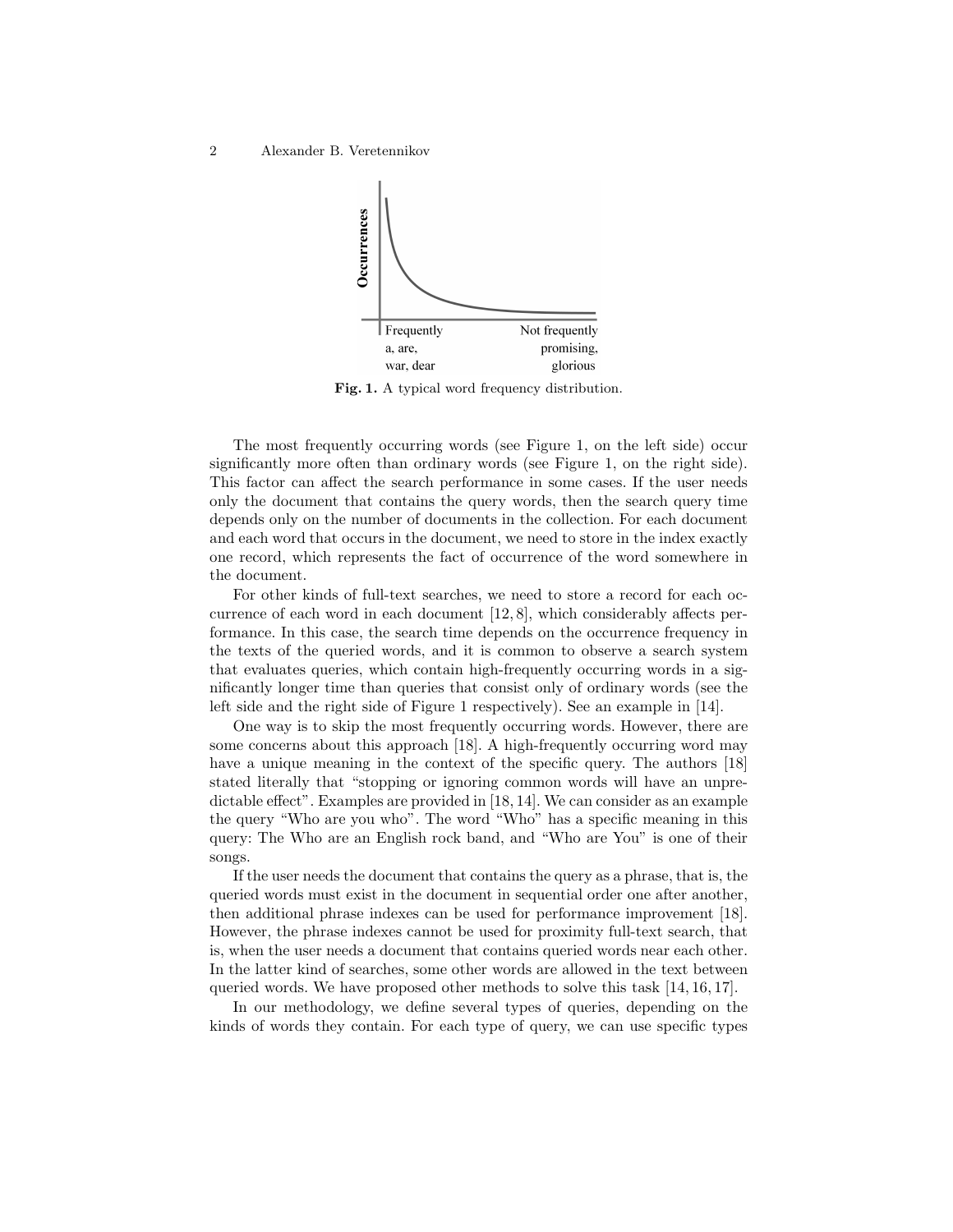of additional indexes. The kinds of words are specified on the basis of word frequencies.

The importance of proximity full-text searches is determined by involving the proximity factor in modern information-retrieval methods [20, 3, 13, 10].

Early termination approaches  $[1, 9]$  can reduce the query processing time by sorting the posting lists in the index according to the relevance in decreasing order. In this case, irrelevant records, which are located at the end of each posting list, can be skipped. However, these methods cannot be used in an effective way when we need proximity full-text searches [17]. When we are sort posting lists according to some factors, they are sorted independently of each other. However, in a specific query, we have several words linked together, and we cannot skip any part of any posting list because it is always a possibility that records for a document that contains queried words near each other occur at the end of a posting list, due to the document having low relevance according to the nonproximity factors. This problem was investigated in [20] but only for two-word queries, demonstrating to be a huge limitation.

In the following sections, we introduce several lemma types and several index types, the definition of which is based on the defined lemma types. Then, we provide an overview of previously developed search algorithms. Then, the new algorithm is described. Then, the results of the experiments is presented.

# 2 Lemmatization and Lemma Types

We use a morphological analyzer for lemmatization. For each word in the dictionary, the analyzer returns the list of lemmas, i.e., basic or canonical forms. Our dictionary now supports two languages.

Let us sort all lemmas in decreasing order of their occurrences in the texts. We call such a sorted list  $FL$ -list.

Let the first *SW Count* elements of *FL*-list be "stop" lemmas.

Let the second  $FUCount$  elements of  $FL$ -list be "frequently used" lemmas. Let all remaining lemmas be "ordinary" lemmas.

 $SWCount$  and  $FUCount$  are parameters in which the representative example values are 700 and 2100.

We use  $FL$ -numbers to establish an order in the set of all lemmas. For example, "you"  $\lt$  "who" because "you" has FL-number 47, and "who" has FLnumber 293.

The examples for each type of word are as follows:

stop lemmas: "are", "war", "time", "be".

frequently used lemmas: "beautiful", "red", "hair".

ordinary lemmas: "glorious", "promising".

Although we introduce the notion "stop lemma", we do not exclude such lemmas from the search. This division of lemmas is only performed to introduce different optimization methods for each kind of lemma.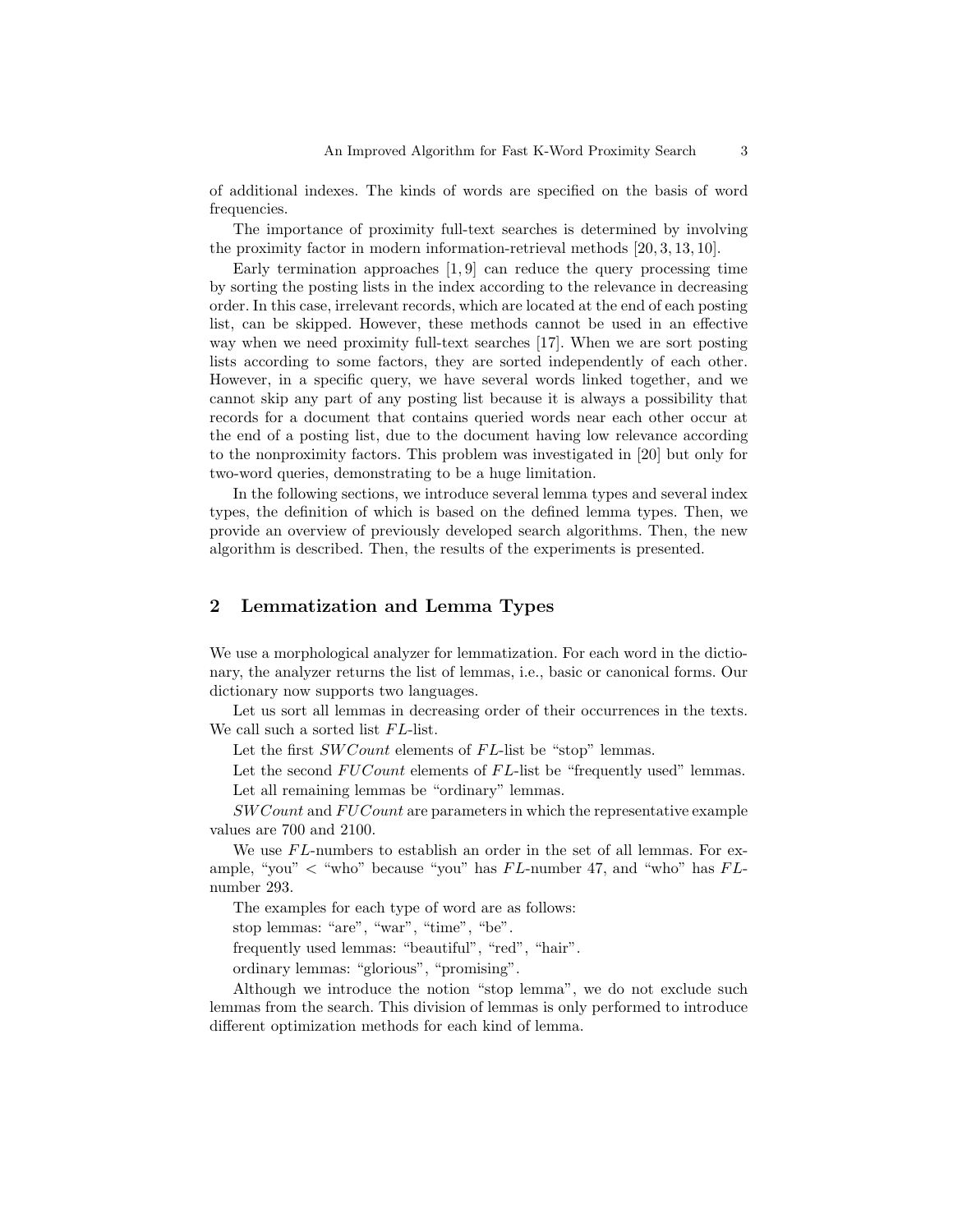# 3 Index Type

The expanded  $(f, s, t)$  index or three-component key index [16, 17] is the list of occurrences of the lemma f for which lemmas s and t both occur in the text at distances less than or equal to  $MaxDistance$  from f.

We create the expanded  $(f, s, t)$  index only when f, s, and t are all stop lemmas and only for the case in which  $f \leq s \leq t$ . There,  $MaxDistance$  is a parameter which may have a value of 5, 7, 9 or even more.

Each posting in the index includes the distance between  $f$  and  $s$  in the text and the distance between  $f$  and  $t$  in the text.

The expanded  $(w, v)$  index or two-component key index [16, 17] is the list of occurrences of the lemma  $w$  for which lemma  $v$  occurs in the text at a distance less than or equal to  $MaxDistance$  from w.

We create the expanded  $(w, v)$  index only when w is a frequently used lemma and  $v$  is a frequently used or ordinary lemma. Each posting in the index includes the distance between  $w$  and  $v$  in the text. If both  $w$  and  $v$  are frequently used lemmas, then we create an index for them only if  $w < v$ .

An ordinary inverted index with NSW records [16, 17] contains the posting lists for each frequently used and ordinary lemma. Each posting includes an NSW (near stop word) record. This record contains information about all stop lemmas that occur in the texts near the position of the specified posting. NSW records can also be skipped if it is required.

Different types of indexes can be used depending on the types of lemmas in the query.

For example, if the query contains several ordinary lemmas and a frequently used lemma, then  $(w, v)$  indexes can be used instead an ordinary index for obtaining information about the occurrence in the texts of these lemmas.

If the query contains only stop lemmas, we use  $(f, s, t)$  indexes, because twocomponent indexes do not provide enough performance [14]. This case is the most complex from the performance point of view. We investigated other types of queries in our previous work [16], and the task for them seems to be solved. In the current work, we investigate only queries that consist only of stop lemmas.

Let us consider an example. Let us have two documents  $D0$  and  $D1$ . The words are numbered, and these numbers are zero based.

D0: Who are you is the album by The Who.

D1: Who has reality, who is real, who is true.

Stop lemmas: who, are, you, is, the, by, etc.

We have several three-component keys there, for example: (you, are, who), (have, who, who), (the, by, who), (the, you, are), (be, who, who), etc.

Let us note that "be" is the lemma of "is", and "have" is the lemma of "has". For the key (be, who, who) we have, for example, the records in the index are as follows:

 $(0, 3, -3, 5), (1, 4, -4, -1), (1, 4, -1, 2), (1, 4, -4, 2), (1, 7, -4, -1).$ 

Let us consider  $(0, 3, -3, 5)$ , for example. There, 0 is the id of the document  $D0, 3$  is the position of "is" in the document,  $(-3)$  is the distance between the first "who" and "is", and 5 is the distance between the second "who" and "is".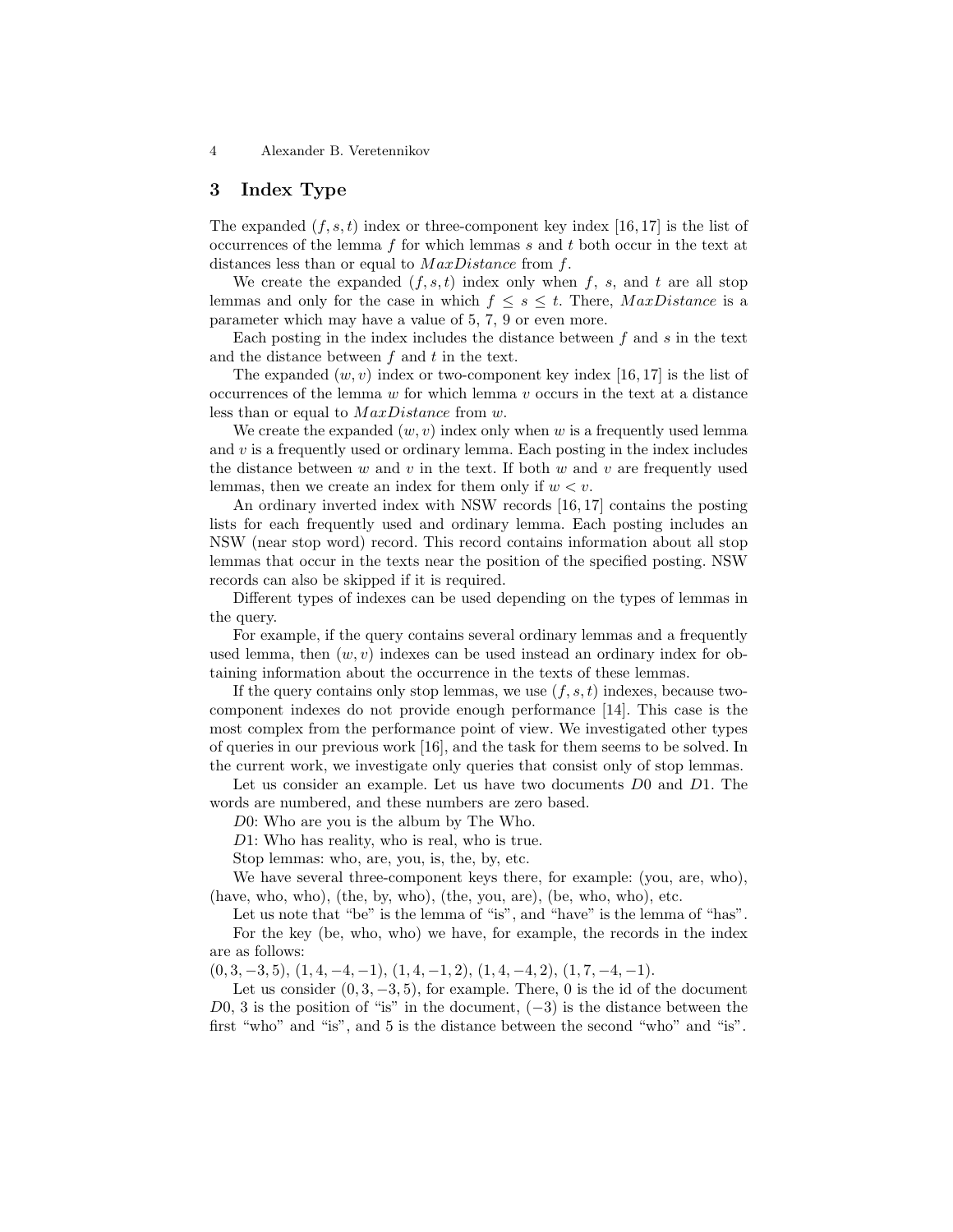For the key (you, are, who) we have, in the record  $(0, 2, -1, -2)$ , for example, 0 is the id of the document  $D0$ , 2 is the position of "you" in the document,  $(-1)$  is the distance between "are" and "you" in the document, and  $(-2)$  is the distance between "you" and "who" in the document.

# 4 Types of Search Algorithms

The expanded  $(f, s, t)$  index contains  $(ID, P, D1, D2)$  records, in which ID is the identifier of the document,  $P$  is the position of the word in the document, D1 is the distance between s and f, and D2 is the distance between t and f.

If we have two records,  $A = (ID1, P1, X1, X2)$  and  $B = (ID2, P2, Y1, Y2)$ , then we define that  $A < B$  if one of the following conditions is met:  $ID1 < ID2$ or  $(ID = ID2$  and  $P1 < P2$ ). These records are stored in the index in increasing order.

The iterator object can be used for reading all the records for the specific key. The iterator object has the *Next* method with which we move to the next record. The iterator object also has the Value property to access the current record. The iterator object also has the  $Key$  property to access the key of the iterator. We can access specific components of the three-component key by  $Key[0], Key[1],$ and  $Key[2]$ .

We defined several search algorithms for multi-component key indexes.

In the *Main-Cell* algorithm [17], we need to select the most frequently occurring lemma in the query. This lemma is called the main lemma of the query. Then, we form a list of multi-component keys. The main lemma is always the first component of each key. For other components, we are using the remaining lemmas of the query.

We create an iterator object for each key. Then, in each iterator object, we use the Next method to move to an equal position. After all iterator objects have equal position  $(ID, P)$ , we check that all lemmas are present nearby that position and calculate the size of the fragment of the text which contains the query. The drawback of this algorithm is that we need to duplicate the main lemma in several keys.

In the *Intermediate-Lists* algorithm [14], we do not need to select a main lemma. We select a list of multi-component keys in such a way that each lemma of the query is used in some key. For each key, we have a list of records  $(ID, P, D1, D2)$ . From each record  $(ID, P, D1, D2)$ , we can create three records  $-(ID, P), (ID, P + D), (ID, P + D2)$  — that correspond to occurrences in the texts of  $f$ ,  $s$  and  $t$  accordingly.

The algorithm works as follows. We move in each iterator object to the same document. Then, for each iterator, we read all records for this document and produce three intermediate streams of records. Each intermediate stream contains a list of occurrences of a specific lemma in the document. Then, we combine the intermediate streams to produce results. The drawback of this algorithm is that we need to produce intermediate streams.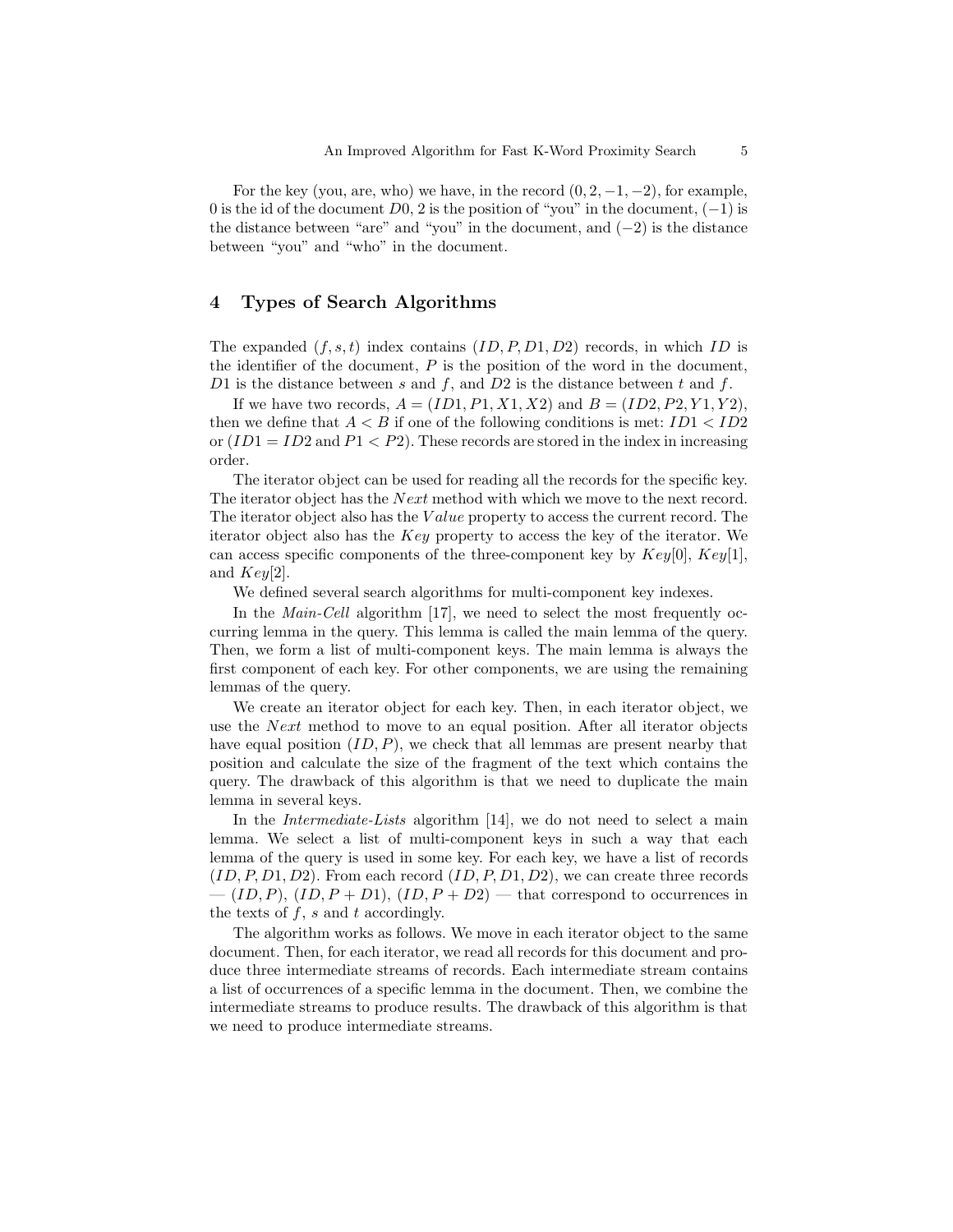

Fig. 2. The search algorithm.

In the *Optimized-Intermediate-Lists* algorithm [15], we are obtaining more performance gain by applying optimized key selection methods. But we still need to produce intermediate posting lists with this algorithm.

In this paper, we present a novel algorithm in which we combine the several posting lists for multi-component keys into a list of results without creating intermediate posting lists. We call this algorithm Combiner algorithm.

# 5 The Search Algorithm

Let us have subquery  $Q$ , which is a list consisting of  $n$  lemmas.

The search algorithm consists of the following steps (see Figure 2).

- 1) Lemmatization
- 2) Building the list of subqueries.
- 3) Processing subqueries.
- 4) Combining results.

Let us consider the following query: "who are you who". After lemmatization, we have [who] [are, be] [you] [who], because the word "are" has two lemmas in our dictionary, namely, "are" and "be".

For a query that consists of high-frequently occurring words, we need to create subqueries, that is, [who] [are] [you] [who] and [who] [be] [you] [who]. We need to have a subquery in the form of a list of lemmas. Then, we evaluate each subquery and combine the results.

The processing of the evaluation of the subquery contains the following stages (see Figure 3).

- 1) Selection of the keys.
- 2) Building an iterator for each key.
- 3) Search.
- 4) Calculation of the relevance.

# 6 Key Selection

We have a subquery that is a list of lemmas. The elements of the list are numbered starting with zero. For each key, we need to select three components, and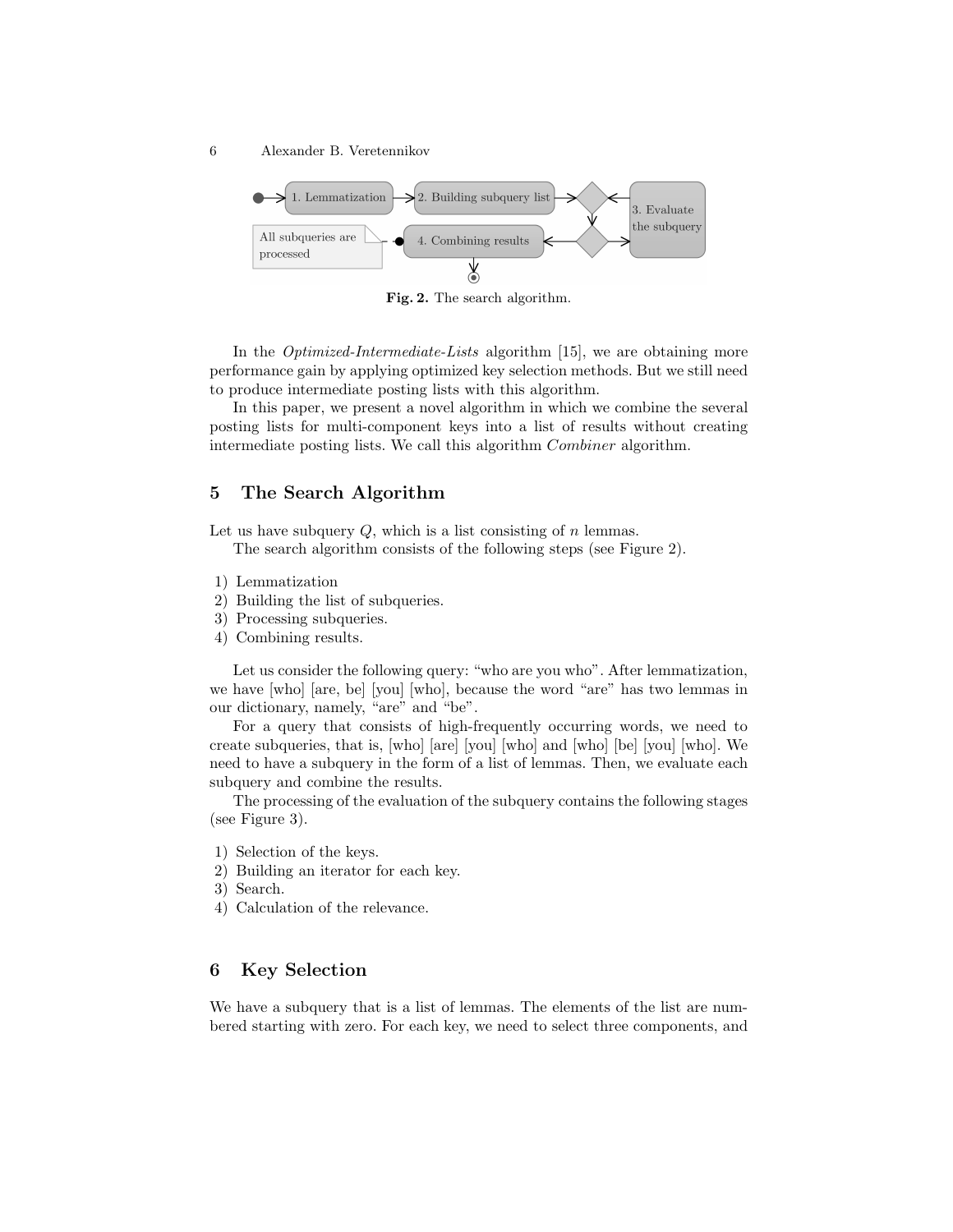

Fig. 3. The processing of the evaluation of the subquery.

we need to select those using lemmas that occur at different indexes in the subquery. We also want to exclude duplicates from consideration, if the subquery has some lemmas that appear several times. When we select a lemma as a component of a key, we "mark" it as "used". Let Used be a set of lemmas that is initially empty. When we mark a lemma, we include it into  $Used$ . We will use occurrence frequency in the texts of the lemmas as a factor for selection.

For the first component of the first key, we select the most frequently occurring unused lemma in the query.

For the second component of the key, we need to select an unused lemma in the query in which the index in the query is different from the index in the query of the first component of the key. If we have several acceptable lemmas, we select one among them that is the least frequently occurring in the texts. If we do not have any acceptable lemma, then we select a lemma using the aforementioned conditions, except we ignore the "used" mark, and we mark this component with \* to designate it as duplicate.

For the third component of the key, we need to select an unused lemma in the query in which the index in the query is different from the indexes in the query of the first and the second components of the key. If we have several acceptable lemmas, we select one among them that is the least frequently occurring in the texts. If we do not have any acceptable lemma, then we select a lemma using the aforementioned conditions except we ignore the "used" mark, and we mark this component with \* to designate it as duplicate.

Then, we mark all selected lemmas as "used".

If we have any unused lemmas, we repeat the process and form another key; otherwise, all keys are selected.

Let us consider an example. Let us say that we have a query "Who are you and why did you say what you did". This query can be found in Cecil Forester Scott's novel "Lord Hornblower". Let us consider its subquery [who] [are] [you] [and]  $[why]$  [do]  $[you]$  [say]  $[what]$  [you] [do]. With  $FL$ -numbers, the query will have the following appearance: [who: 293] [are: 268] [you: 47] [and: 28] [why: 528] [do: 154] [you: 47] [say: 165] [what: 132] [you: 47] [do: 154].

We select "and:  $28$ " as the first component of the first key, because it is the most frequently occurring lemma; that is, it has the least  $FL$ -number  $(28)$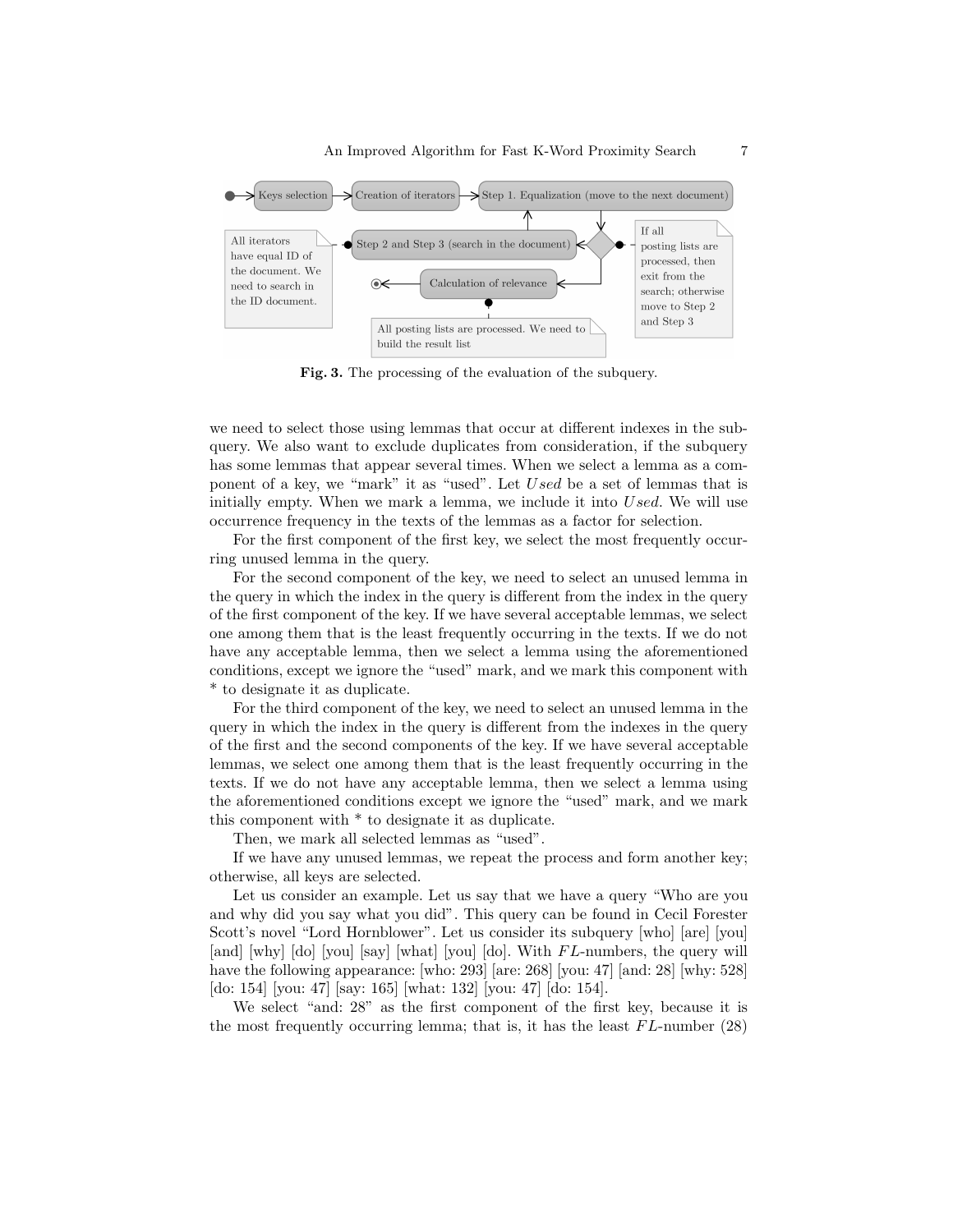among the lemmas of the subquery. Then, we select "why: 528" as the second component of the key and "who: 293" as the third component of the key. We mark "and", "why" and "who" as used.

We have other unused lemmas and can select another key. We select "you: 47" as the first component of the second key, and "are: 268" and "say: 165" as the second and the third components of the second key. We mark all selected lemmas as "used". Then, we select "what: 132" as the first component of the third key. We select "do: 154" as the second component of the key. There are no "unused" lemmas remaining. Therefore, we ignore the "used" mark and select "why\*: 528" as the third component of the third key. This component we mark with  $*$  because it is a duplicate.

### 7 Search for a Subquery

Queries are usually evaluated by Term-At-A-Time (TAAT), Document-At-A-Time (DAAT) or Score-At-A-Time (SAAT) approaches [4, 7]. DAAT approaches have advantages over SAAT and TAAT approaches [7].

We use a Document-At-A-Time (DAAT) kind of algorithm. An iterator allows reading the posting list for a key from the start to the end. The posting list is sorted in increasing order.

The search procedure is a three-level process (see Figure 4):

Step 1. We move to a document. All iterators are positioned on the specific document.

Step 2. We move to a position in the document at which the queried lemmas are near each other.

Step 3. We put information about the position of the lemmas in special tables. We use the tables to check that all queried lemmas are present and to calculate the exact position of the result in the text.

If we do not have an acceptable position in the document in Step 2, then we move to the next document (move to the start of Step 1); otherwise, we repeat it.

If we do not have another document in Step 1, then we exit from the search; otherwise, we repeat it.

# 8 Step 1

If we have read and processed all postings, then we exit from the search; otherwise, we perform the following in a loop:

- 1) Let S be the iterator with the minimum document identifier, which is defined by its *Value.ID*.
- 2) Let E be the iterator with the maximum document identifier.
- 3) If  $S.ID = E.ID$ , then we exit from the loop and move to Step 2; otherwise, we perform  $S.Next()$  and move to the start of the loop again.

The cost of one iteration of this loop is  $O(\log n)$ . Both S and E are local variables for this procedure.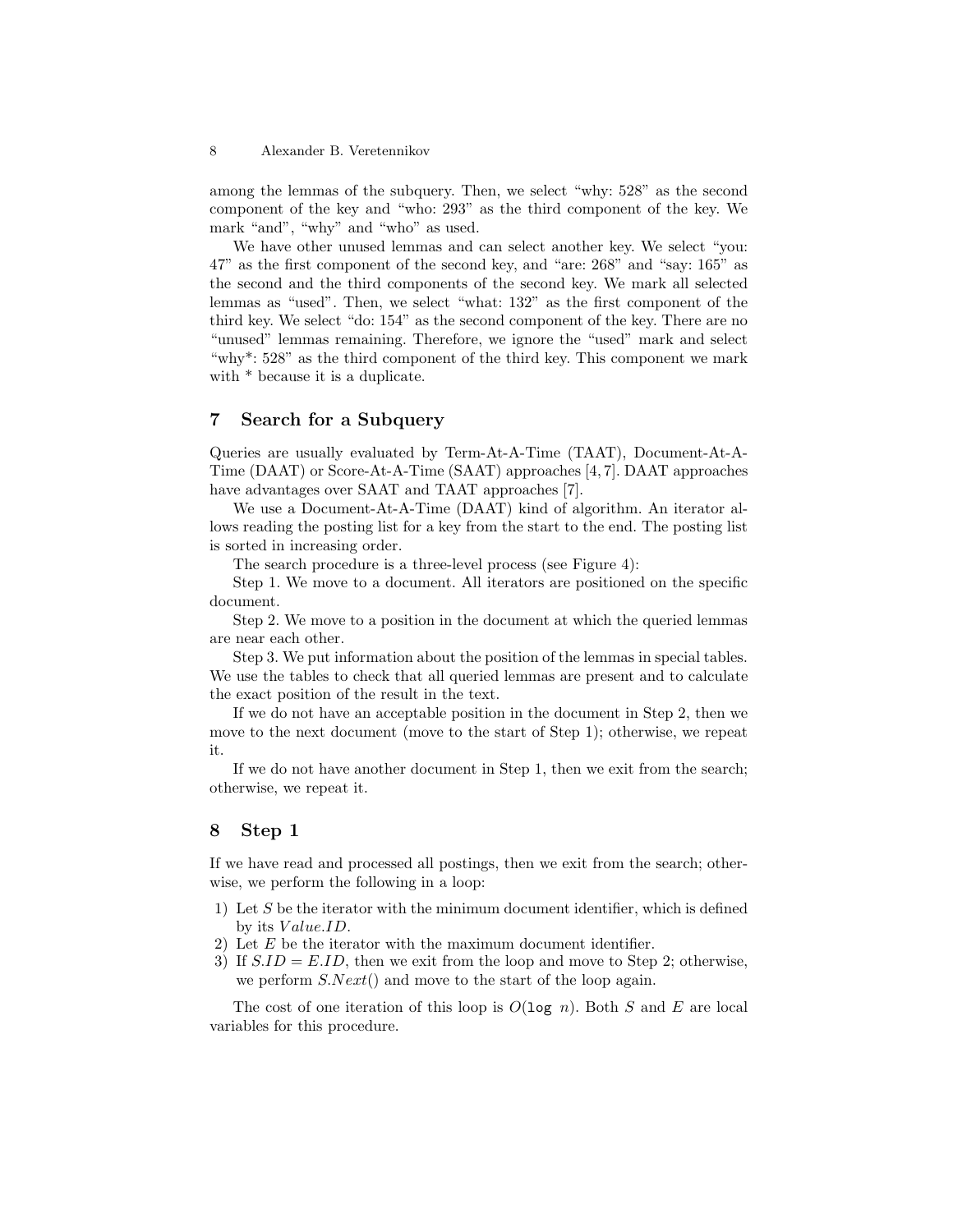

Fig. 4. Search procedure diagram.

# 9 Step 2

We perform the search in the document ID. We perform in a loop the following.

- 1) If we have read all postings for the document ID in some iterator, we break the loop; otherwise, we perform the following sub steps 2-4.
- 2) Let S be the iterator with the minimum position value  $Value.P$ .
- 3) Let E be the iterator with the maximum position value. Let  $Delta =$  $E.Value.P - S.Value.P.$
- 4) If  $Delta < MaxDistance \times 2$ , then break the loop and move to Step 3; otherwise, we perform  $S. Next$ ) and move to the start of the loop again.

The cost of one iteration of this loop is  $O(\log n)$ . We can use binary heaps [19] to implement this approach.

Step 2 ends when one of the following cases occurs:

- 1) After execution of  $S.Next$ , we move to another document in  $S$ , or we do not have any other postings in S. In this case, we break the loop and move to Step 1.
- 2) We have  $Delta < MaxDistance \times 2$ . In this case, we have a place in the document that can potentially contain all queried lemmas near each other. Then, we break the loop and move to Step 3.

# 10 Step 3

At the start of this step, we have established that in the current position in the document, we have all keys, meaning that all queried lemmas are near each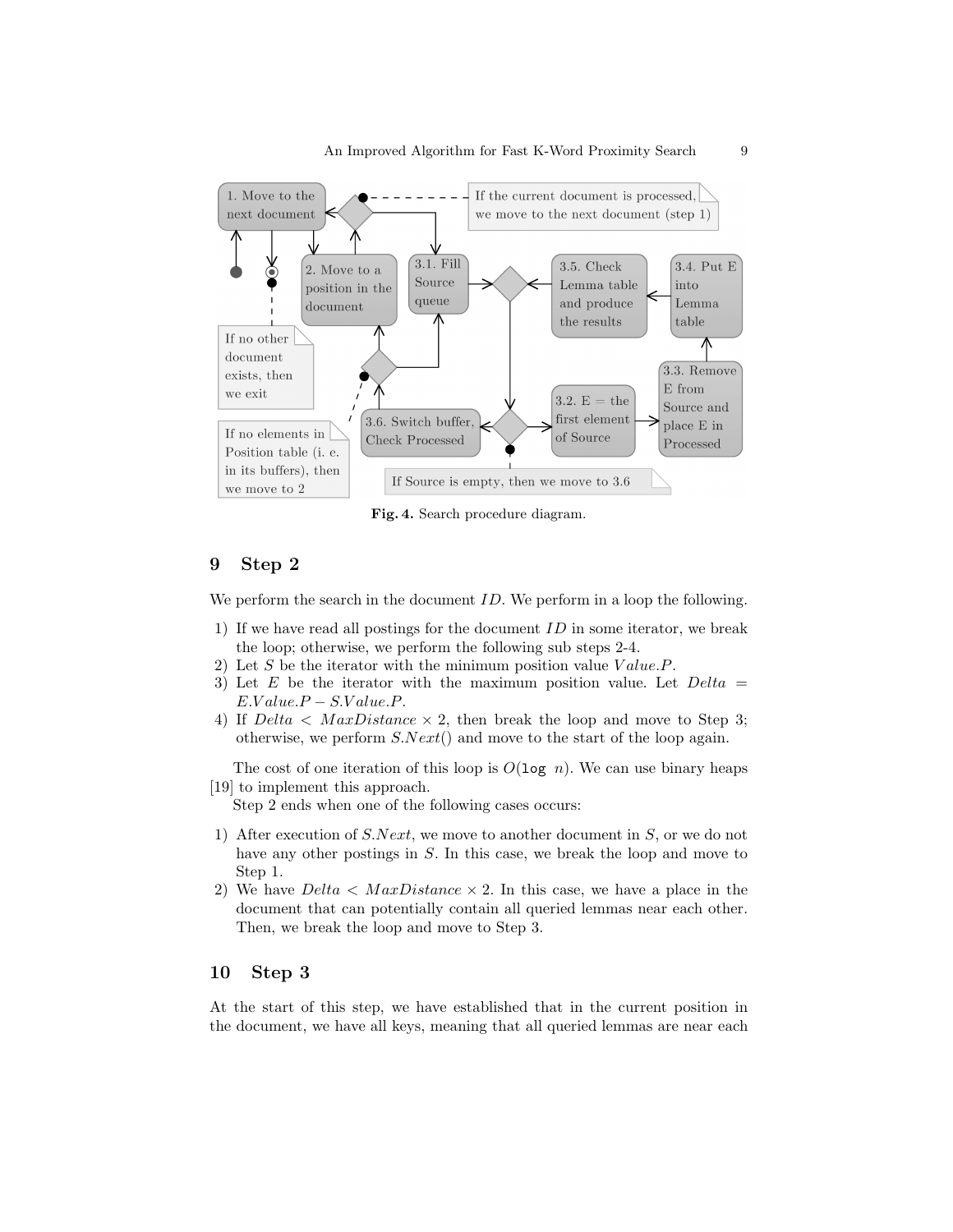other. We have two tables, namely, Lemma table and Position table. We will use these tables to obtain the fragments of the text that contain the queried lemmas. Afterward, we move to Step 2 again.

#### 10.1 The Lemma Table

The *Lemma* table is used for the following.

- 1) To check whether all queried lemmas exist in the text or not.
- 2) To determine the start and the end of the fragment of the text that contains the queried lemmas. The fragment of the text must have the minimum length among the acceptable fragments.

The Lemma table contains an array that consists of SW Count entries. Each entry corresponds to one stop lemma by its  $FL$ -number.

Each entry has two fields, that is,  $Max$  and  $Count$ .

 $Max$  is the count of the occurrences of the corresponding lemma in the query. We initialize this field at the start of the search. Count is the count of occurrences of the corresponding lemma in the current fragment of the text, which is initially zero.

The Lemma table itself has Max and Count fields.

The  $Max$  field of the Lemma table equals to the length of the subquery. We initialize this field at the start of the search.

The idea of the use of the *Lemma* table is the following. We need two queues.

Let us have a queue of records  $(P, Lem)$ , where the lemma  $Lem$  is some lemma from the subquery and  $P$  is the position of the lemma  $Lem$  in the document. This queue we call *Source*. Let the queue be sorted in increasing order of P.

Let us also have a second queue. The second queue we call *Processed*. This queue will also be sorted in increasing order of P.

We will process all elements of the *Source* from the start to the end.

We perform the following in a loop, until we have any element in *Source*:

- 1) Let  $E$  be the first, that is, the minimum, element from the *Source* queue (see  $3.2$  in Figure 4).
- 2) We remove E from the Source queue (see 3.3 in Figure 4).
- 3) We place  $E$  into the *Processed* queue into the end of the queue (see 3.3 in Figure 4).
- 4) We will add information about E into the Lemma table (see 3.4 in Figure 4). This information includes the following  $(4.a - 4.c)$ .
	- a. We obtain the entry  $Entry$  by the value of  $E.Lem$ .
	- b. If  $Entry.Max > EntryCount$ , then we increment the  $Lemma. Count$ field of the Lemma table.
	- c. We increment Entry.Count.
- 5) We check the Lemma table (3.5 in Figure 4).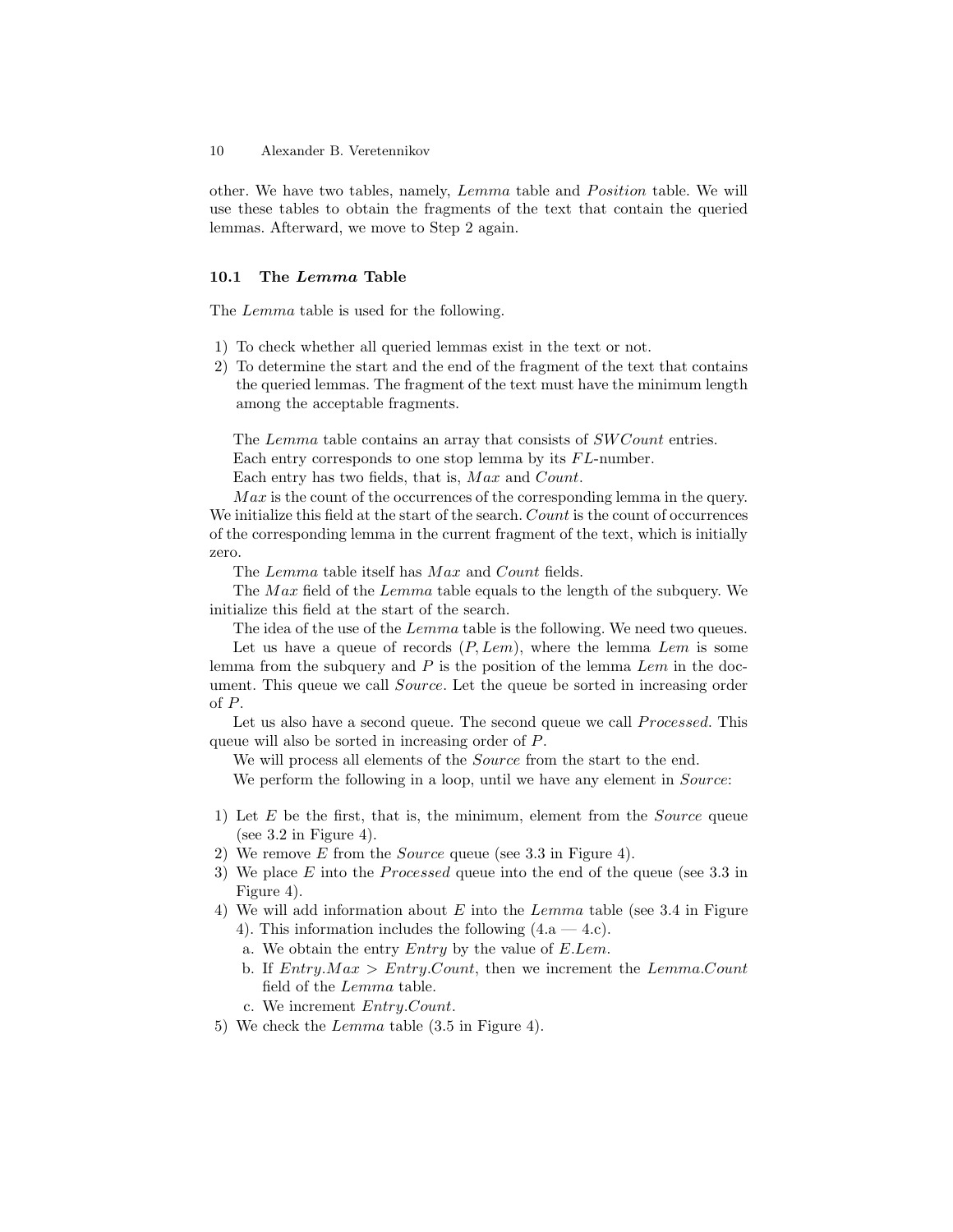#### 10.2 Checking the Lemma Table (Step 3.5 in Figure 4)

If Lemma.Count  $\neq$  Lemma.Max, then we do nothing.

Otherwise,  $Lemma. Count = Lemma. Max.$  Then, we have in the text all required lemmas.

Then, we need to obtain the minimum fragment of the text, which contains the queried lemmas.

For this, we will use *Processed* queue.

We perform in a loop the following:

- 1) Let  $S$  be the first element of *Processed* queue.
- 2) We obtain the entry  $Entry$  by the value of  $S.Lem$ .
- 3) If  $Entry. Count > Entry. Max$ , then we can decrease the length of the fragment of the text. In this case, we decrease Entry.Count, remove S from Processed, and go to 1; otherwise, we break the loop.

When we exit from the loop,  $S$  defines the start of the fragment of the text, and E defines the end of the fragment of the text.

The next question is where we obtain the Source queue and how do we perform the sorting of *Source* with  $O(1)$  computational complexity.

#### 10.3 Position Table

The *Position* table has the method  $Set(P, Lem)$  where *P* is the position of the lemma Lem in the document. It has the property Start which specifies the start of the current fragment of the text that is interesting for us. It has the method  $Shift(P)$  which can be used to set the value of *Start*.

At the start of Step 3, we execute the method

$$
Shift(P-min(P, MaxDistance))
$$

where  $P$  is the minimum current position value  $Value.P$  among all iterators.

In the internal implementation of the *Position* table, we use three buffers each with a length  $WindowSize$ . Each buffer is an array which contains  $Windowsize$  entries. The following condition must be met:

$$
MaxDistance \times 2 \leq WindowSize \leq 64.
$$

Each buffer also has a corresponding  $64$ -bit  $Mask$  field. Each entry of the buffer has a corresponding bit in the  $Mask$  field of the buffer.

Each entry of the buffer has three fields: Lem, P, and Next.

When we execute  $Set(P, Lem)$ , we calculate the relative position in the Position table, that is,

$$
R = P - Start.
$$

Then, we define the buffer by performing  $R/Wi n dowSize$ . Then, we define a relative position in the buffer

$$
Relative P = R\,\%\,WindowSize
$$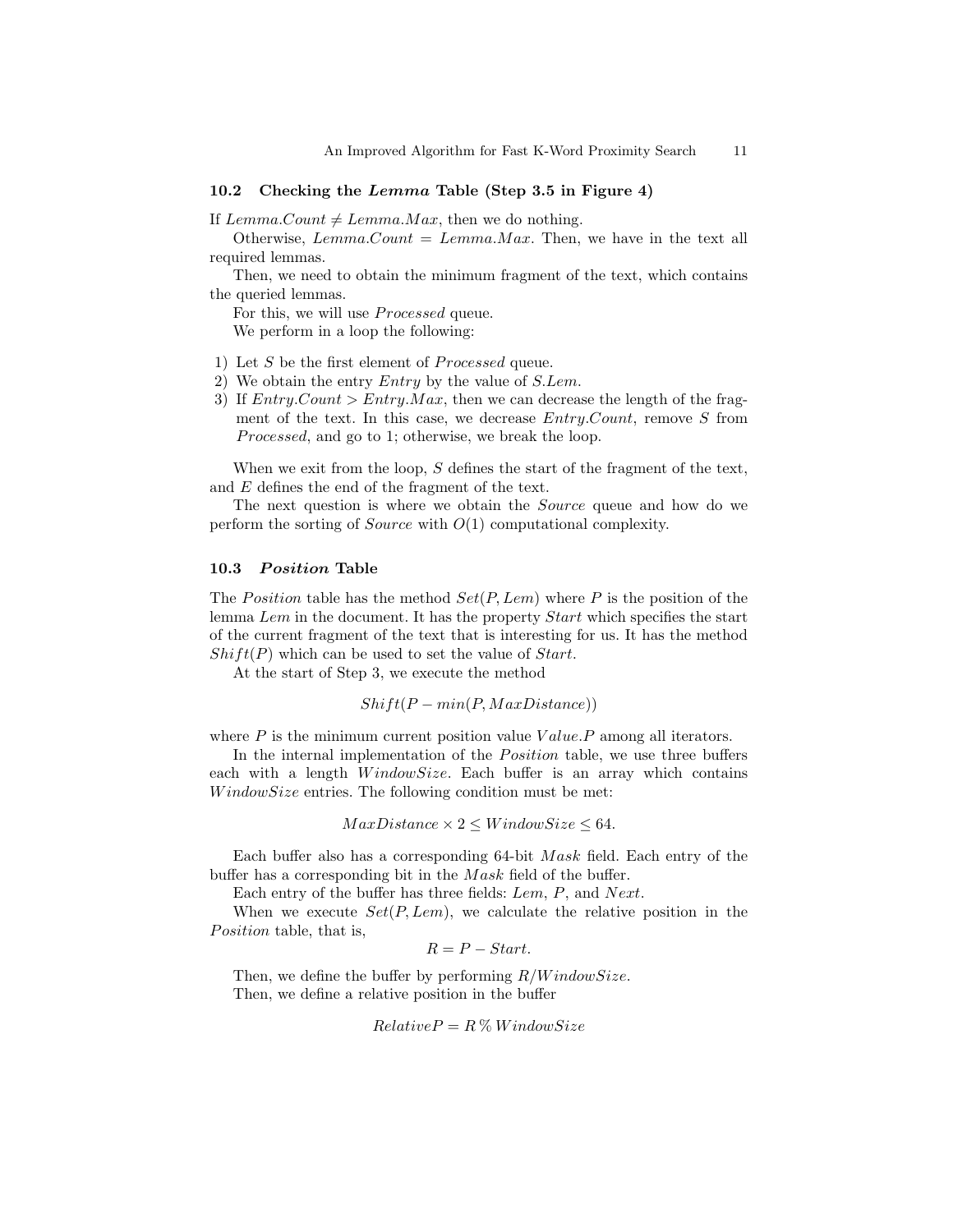(let % be the modulus operator).

The variable  $Relative P$  defines the target entry  $T$  in the buffer. We set  $T. Lem = Lem$  and  $T.P = P$  for the target entry. We also set the bit with number  $Relative P$  in the Mask field of the buffer to 1.

From the buffer, we can produce a queue, which is a sorted linked list.

We can use the Bit Scan Forward operation, which is one processor command, on the  $Mask$  field to determine the index of the first entry of the queue. We can reset the bit of the entry to zero and perform the Bit Scan Forward operation again to move to the second entry and so on. To build the queue, we use  $Next$ fields of entries. The queue will be initially sorted by this creation process.

The problem here is that one buffer has a limited length. To solve this problem, we use three buffers.

Let *WindowFlushBorder* be *WindowSize*  $\times$  1.5, that is, the center of the second buffer.

#### 10.4 The Search Procedure with Three Buffers

For each iterator  $IT$ , we perform the following. We execute the methods:

 $Set(IT.Value.P, IT.Key[0]),$ 

 $Set(IT.Value.P + IT. Value.D1, IT. Key[1]),$ 

 $Set(IT.Value.P + IT. Value.D2, IT. Key[2])$ 

and perform  $IT.Next()$ . All these actions we perform until

 $IT. Value.P < Start + WindowFlushBorder.$ 

See 3.1 in Figure 4.

We also take in consideration  $(*)$  marks of each component of IT.Key. We perform Set only for these components that do not have the (\*) mark. That is, if the third component has the  $(*)$  mark, we do not perform  $Set(IT.Value.P +$  $IT. Value.D2, IT. Key[2]).$ 

Each call of  $Set$  defines an occurrence  $P$  of a lemma in the document. That means for each three-component key, we may produce up to three values, and each of them defines an occurrence of a lemma in the document. We are sure that all values with condition  $P < Start + WindowSize$  are already produced.

This is because we have  $WindowSize \geq MaxDistance \times 2$ , and for any iterator  $IT$ , all records with condition

 $IT. Value.P < Start + WindowFlushBorder$ 

are already processed.

For any iterator  $IT$ , any next record

IT.Value. $P \geq Start + WindowFlushBorder = Start + WindowSize \times 1.5 \geq$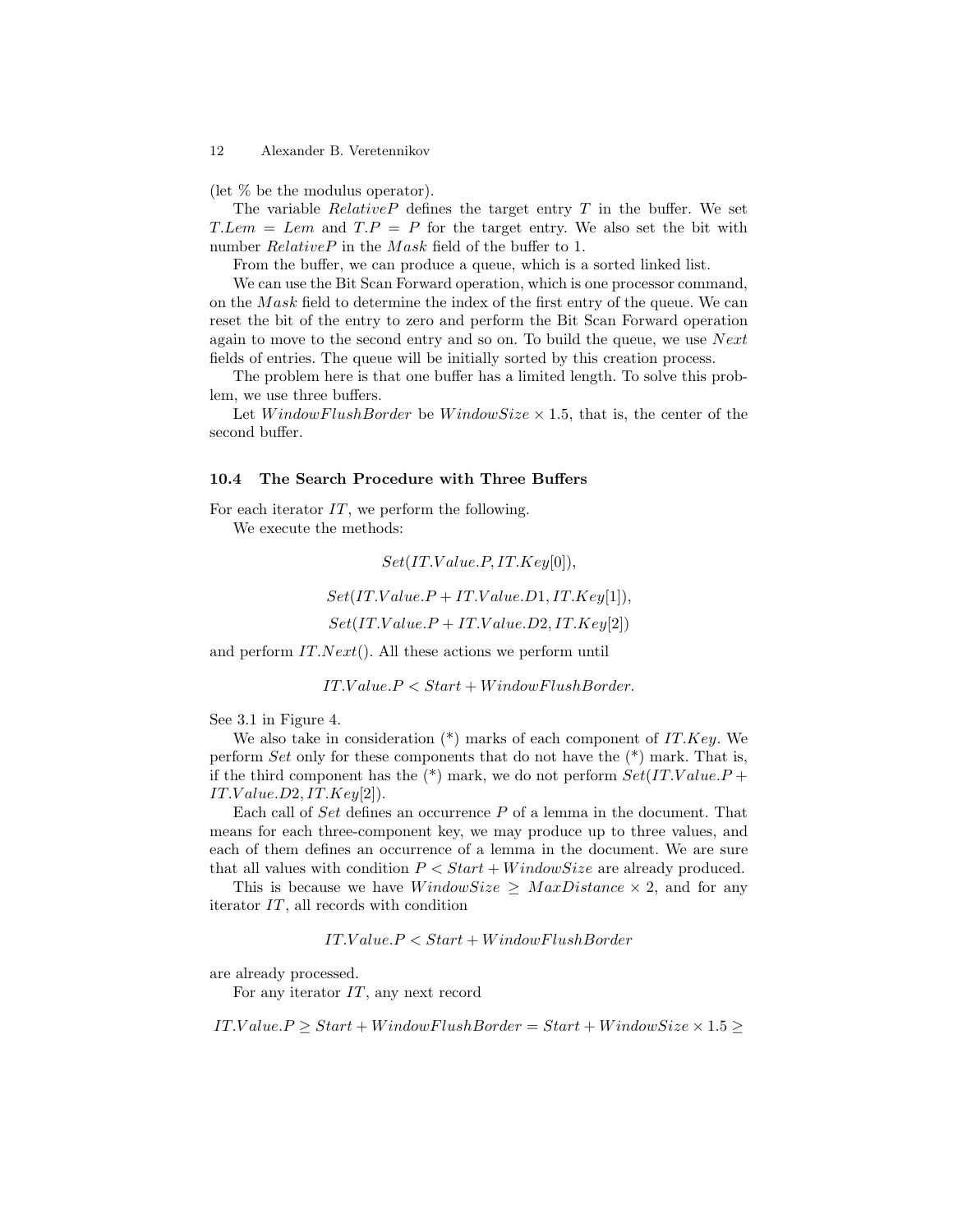$Start + WindowSize + MaxDistance.$ 

Therefore,

 $IT. Value.P + IT. Value.D1 \ge Start + WindowSize,$ 

because we have:

$$
-MaxDistance \le IT. Value.D1 \le MaxDistance.
$$

For IT.Value. D2, we have the same.

After we process all the iterators, we put all updated entries from the first buffer in the Source queue (we use Bit Scan Forward for this).

This completes step 3.1 in Figure 4.

Then, we use the Lemma table to produce a list of search results (see 3.2-3.5 in Figure 4). Each search result is a fragment of the document which contains the queried lemmas. In this production process, all elements of the *Source* queue will be processed. However, after the processing, some entries may remain in the Processed queue.

#### 10.5 Buffer Switch (See 3.6 in Figure 4)

Let us note that if any item exists in the *Processed* queue, then this item can only belong to the first buffer.

After the *Source* queue is processed, we can go to the start of Step 3 again. We renumber the buffers in a cyclic way. The first buffer we make the third buffer; the second buffer will be the first buffer; and the third buffer will be the second buffer.

We require three buffers because of these entries in the *Processed* queue. We cannot reuse these entries again, until they remain in the *Processed* queue. However, we have no problems here. For any iterator  $IT$ , after the buffer switch, we will read all records with the condition:  $IT. Value.P < Start_{new}$  + W indowFlushBorder. That means, these records will affect the entries only in the first and second buffers, which means the new third buffer, that is, the former first buffer, will not be affected.

We also remove each entry  $Entry$  from the *Processed* queue with the following condition:

$$
(Start + WindowSize - Entry.P) > MaxDistance \times 2.
$$

The following entries that can be added into the *Processed* queue in the next iteration of Step 3 can lie only in the new first buffer, that is, the former second buffer. These following entries will be far from such entries which we remove, so we can safely free them.

In fact, we need to free them, because it can be that no records will be added into Processed in the next iteration, and this cleaning of the Processed queue ensures that no item will exist in the *Processed* queue that belongs to the first or the second buffer at the start of Step 3.

Finally, we set  $Start = Start + WindowSize$ .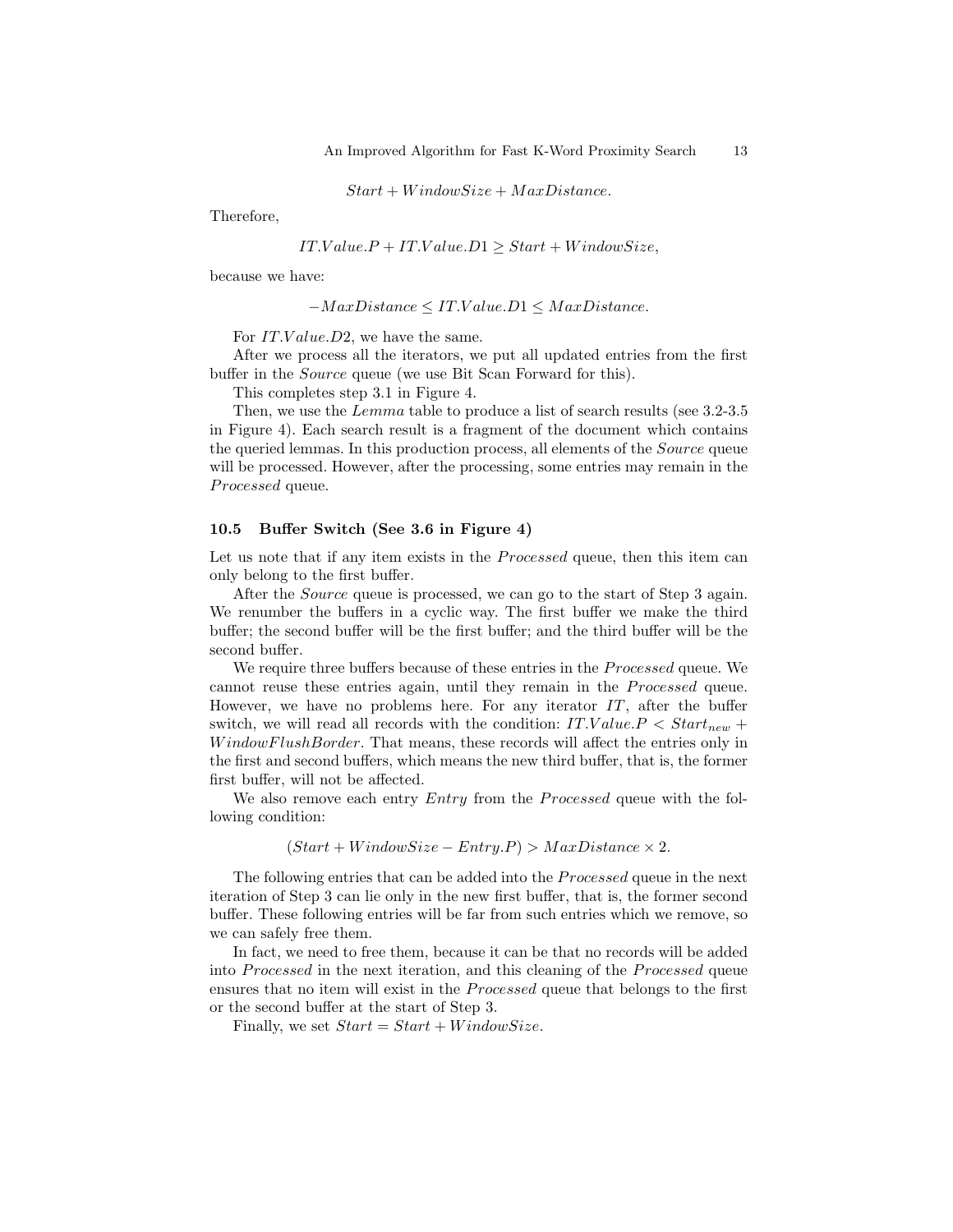#### 10.6 Lemma Table Renumbering

To reduce the size of the Lemma table, we can assign a local number, with respect to the subquery, for each lemma. In this case, the size of the Lemma table will be equal to the count of unique lemmas in the subquery.

#### 11 Experiment 1

In our experiments, we use the collection of texts from [16, 17, 14] which consists of approximately 195 000 documents of plain text, fiction and magazine articles with a total size of 71.5 GB. The average document text size is approximately 384.5 KB. In our previous experiments, we used  $MaxDistance = 5$ , SW Count = 700, and  $FUCount = 2100$ .

We need to use the same parameters to perform a comparison between the algorithms. The search experiments were conducted using the experimental methodology from [17]. We assume that in typical texts, the words are distributed similarly, as Zipf stated in [22]. Therefore, the results obtained with our text collection will be relevant to other collections.

We used the following computational resources:

CPU: Intel $(R)$  Core $(TM)$  i7 CPU 920  $@$  2.67 GHz.

HDD: 7200 RPM. RAM: 24 GB. OS: Microsoft Windows 2008 R2 Enterprise. We created the following indexes.

 $Idx1$ : the ordinary inverted index without any improvements, such as NSW records [17]. The total size is 95 GB.

Idx2: our indexes, including the ordinary inverted index with the NSW records and the  $(w, v)$  and  $(f, s, t)$  indexes, where  $MaxDistance = 5$ . The total size is 746 GB.

Please note that the total size of each type of index includes the size of the repository (indexed texts in compressed form), which is 47.2 GB.

The size of  $Idx2$  is considerable, but we assume that we can allocate some disk space if the performance is required.

We performed 975 queries, and all queries consisted only of stop lemmas. The query set was also selected as in [16, 17, 14]. All searches were performed in a single program thread. The query length was from 3 to 5 words.

Jansen et al. [6] have shown by analysis of the query logs of a search system that for a typical search system, the users use short queries with a length less than or equal to 5. Queries with a length of 6, for example, represented approximately 1% of all queries in [6].

We performed the following experiments.

 $SE1:$  all queries are evaluated using the standard inverted index  $Idx1$ .

 $SE2.1:$  all queries are evaluated using  $Idx2$  and the Main-Cell algorithm from [17].

 $SE2.2$ : all queries are evaluated using  $Idx2$  and the Intermediate-Lists algorithm from [14].

 $SE2.3$ : all queries are evaluated using  $Idx2$  and the Optimized-Intermediate-Lists algorithm from [15].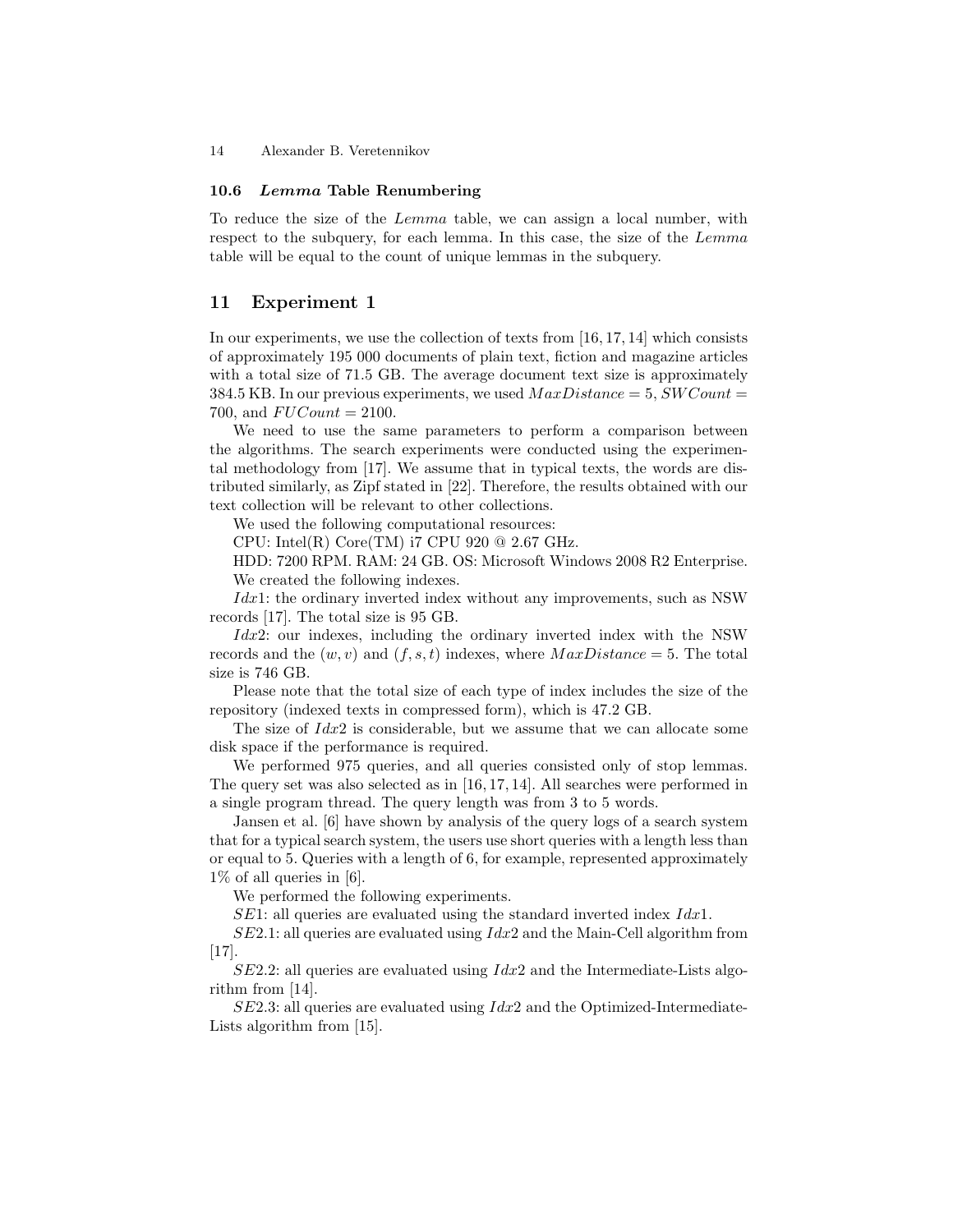

Fig. 5. Average query execution times for SE1, SE2.1, SE2.2, SE2.3 and SE2.4 (seconds).



Fig. 6. Average query execution times for SE2.1, SE2.2, SE2.3 and SE2.4 (seconds).

 $SE2.4$ : all queries are evaluated using  $Idx2$  and the new algorithm presented in this paper.

Average query times: SE1: 31.27 sec., SE2.1: 0.33 sec., SE2.2: 0.29 sec., SE2.3: 0.24 sec., and SE2.4: 0.22 sec.

Average data read sizes per query: SE1: 745 MB, SE2.1: 8.45 MB, SE2.2: 6.82 MB, SE2.3: 6.16 MB, and SE2.4: 6.2 MB.

Average numbers of postings per query: SE1: 193 million, SE2.1: 765 thousand, SE2.2: 559 thousand, SE2.3: 419 thousand, and SE2.4: 423 thousand.

We improved the query processing time by a factor of 94.7 with the  $SE2.1$ algorithm, by a factor of 107.8 with the SE2.2 algorithm, by a factor of 130 with the SE2.3 algorithm, and by a factor of 142.13 with the SE2.4 algorithm, in comparison with ordinary inverted files SE1 (see Figure 5).

Let us consider Figure 5. The left-hand bar shows the average query execution time with the standard inverted indexes. The subsequent bars show the average query execution times with our indexes with the SE2.1, SE2.2, SE2.3 and SE2.4 algorithms. Our bars are much smaller than the left-hand bar because our searches are very fast.

We improved the query processing time by a factor of 1.09 with the SE2.4 algorithm in comparison with the  $SE2.3$  algorithm, by a factor of 1.1 in comparison with the SE2.2 algorithm, and by a factor of 1.5 in comparison with the SE2.1 algorithm (see Figure 6).

We improved the average data read size per query by a factor of 88 with SE2.1, by a factor of 109.2 with SE2.2 and by a factor of 120 with SE2.3 and SE2.4, in comparison with ordinary inverted files SE1 (see Figure 7).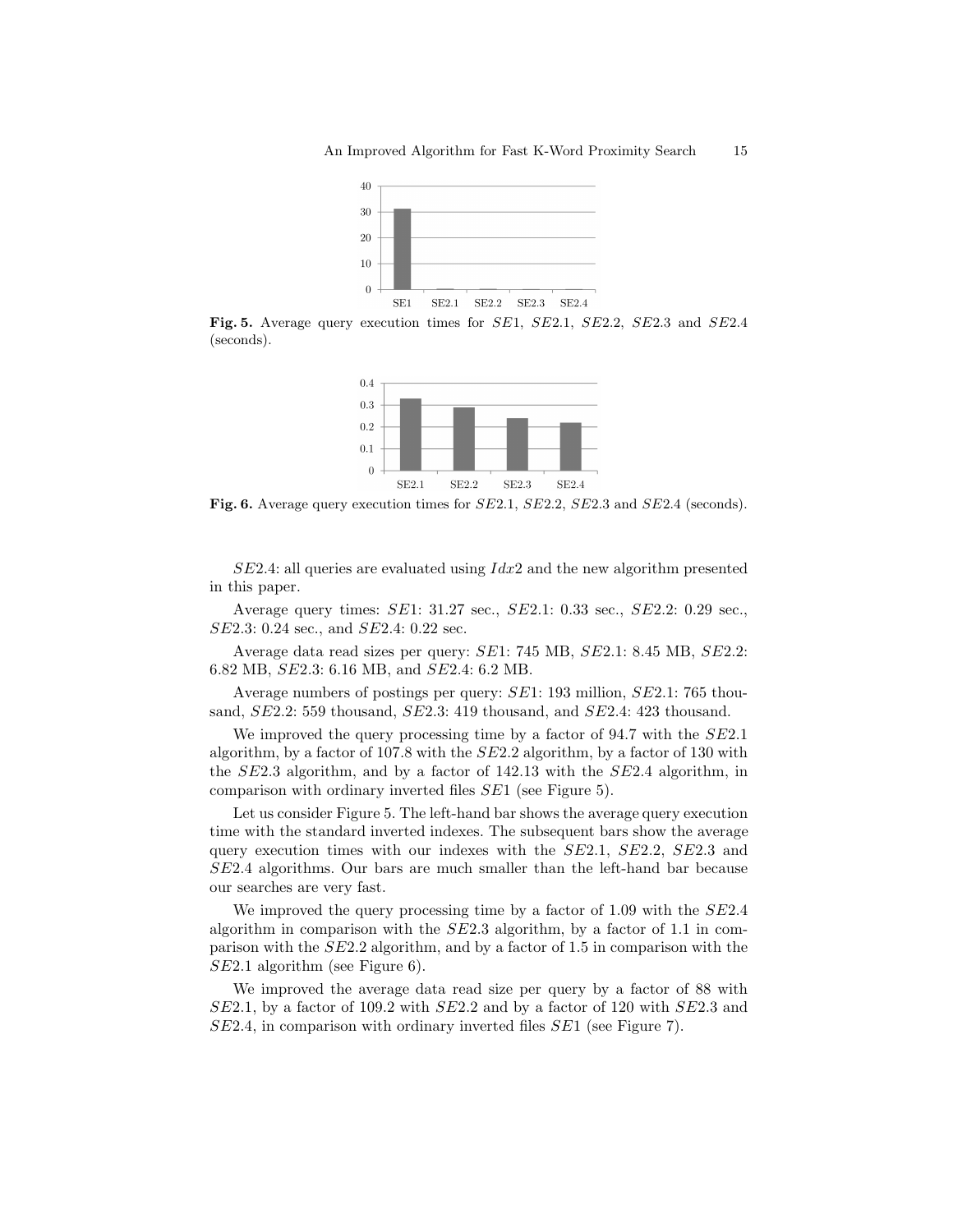

Fig. 7. Experiment 1. Average data read sizes per query for SE1, SE2.1, SE2.2, SE2.3 and SE2.4 (MB).

We improved the average data read size per query by a factor of 1.1 with the SE2.4 algorithm in comparison with the SE2.2 algorithm and by a factor of 1.36 in comparison with the SE2.1 algorithm (see Figure 7).

# 12 Experiment 2

For the second experiment GOV2 text collection and the following queries are used: title queries from TREC Robust Task 2004 (with 250 queries in total), TREC Terabyte Task from 2004 to 2006 (with 150 queries in total) and TREC Web Task from 2009 to 2014 (with 300 queries in total), with 700 queries in total. GOV2 text collection consists of approximately 25 million documents with a total size of approximately 426 GB, that is approximately 167 GB of plain text (after HTML tags removal). The average document text size is approximately 7 KB. We used  $MaxDistance = 5$ , SWCount = 500, and FUCount = 1050 and only English dictionary. The value of  $SWCount$  is very near to the 421 from [5].

We created the following indexes.

 $Idx1$ : the ordinary inverted index without any improvements, such as NSW records [17]. The total size is 143 GB (included the total size of indexed texts in compressed form, that is 57.3 GB).

Idx2: our indexes, including the ordinary inverted index with the NSW records and the  $(w, v)$  and  $(f, s, t)$  indexes, where  $MaxDistance = 5$ . The total size is 1.29 TB.

The query set can be divided into the following groups depending on lemmas in a concrete query:

- Q1) Only stop lemmas: 12 queries.
- Q2) Stop and frequently used and/or ordinary lemmas (i. e. the query has one or several stop lemmas and some other lemmas that may be frequently used or ordinary): 298.
- Q3) Only frequently used lemmas: 9.
- Q4) Frequently used lemmas and ordinary lemmas: 151.
- Q5) Only ordinary lemmas: 230.

Accordingly [16], different algorithms will be applied to each kind of the query when multi-component key indexes are used.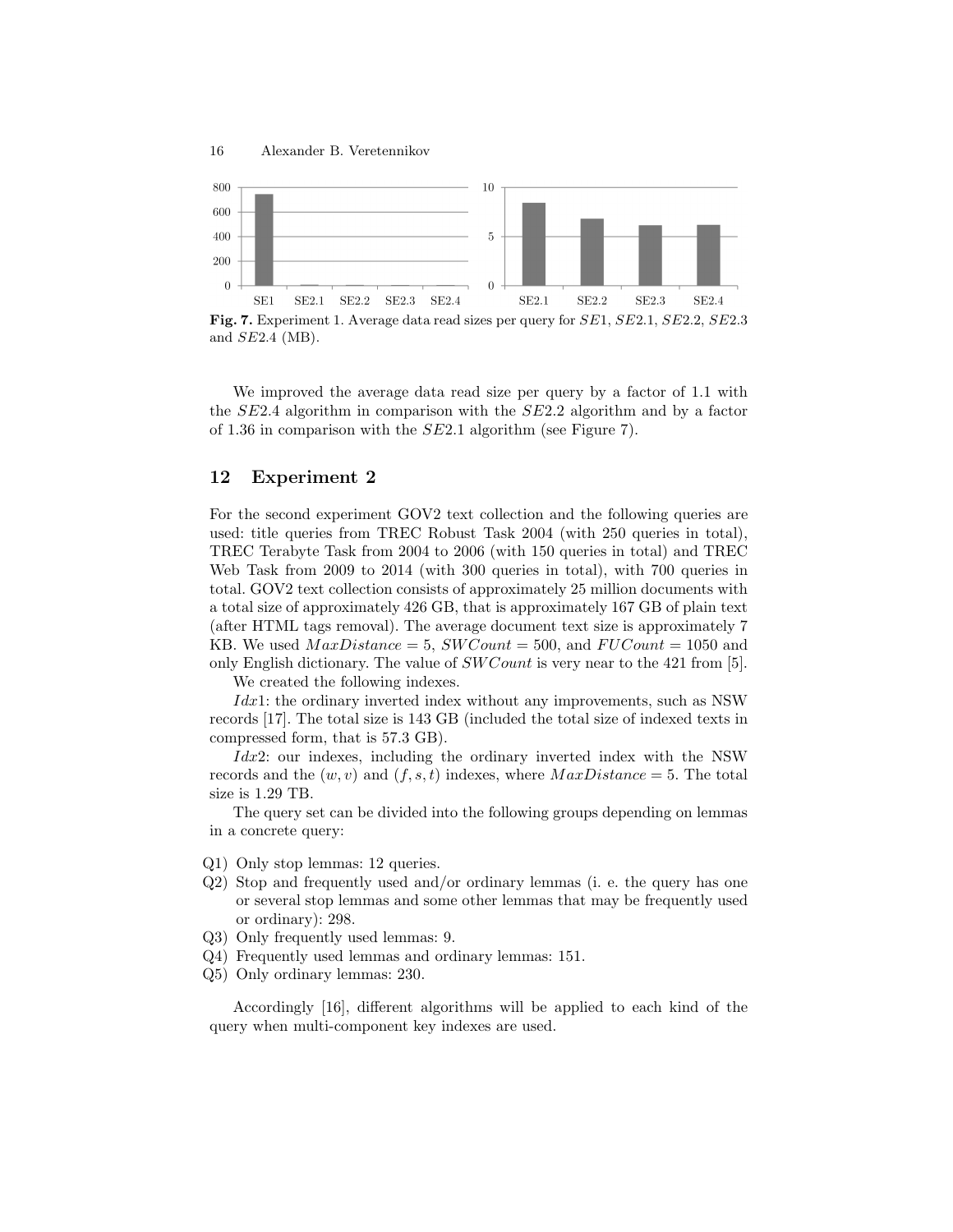For  $Q1$  queries  $(f, s, t)$  indexes are used and we have the following results.

Average query times: SE1: 77.673 sec., SE2.1: 5.072 sec., SE2.2: 2.072 sec., SE2.3: 1.057 sec., and SE2.4: 0.662 sec.

Average data read sizes per query: SE1: 2.027 GB, SE2.1: 190.6 MB, SE2.2: 57.4 MB, SE2.3: 33.5 MB, and SE2.4: 19.18 MB.

Average numbers of postings per query: SE1: 511.5 million, SE2.1: 17.3 million,  $SE2.2: 5.08$  million,  $SE2.3: 2.9$  million, and  $SE2.4: 1.6$  million.

We improved the average query processing time by a factor of 15.3 with the  $SE2.1$  algorithm, by a factor of 37.4 with the  $SE2.2$  algorithm, by a factor of 73.4 with the  $SE2.3$  algorithm, and by a factor of 117.4 with the  $SE2.4$  algorithm, in comparison with ordinary inverted files SE1.

We improved the average query processing time by a factor of 1.59 with the  $SE2.4$  algorithm in comparison with the  $SE2.3$  algorithm, by a factor of 3.1 in comparison with the SE2.2 algorithm, and by a factor of 7.6 in comparison with the SE2.1 algorithm.

For all Q1-Q5 queries we have the following results (with SE2.4 for Q1). Average query times:  $Idx1: 13.37$  sec.,  $Idx2: 0.521$  sec.

Average data read sizes per query: Idx1: 376 MB, Idx2: 12.85 MB.

Average numbers of postings per query: Idx1: 90.2 million, Idx2: 0.81 million.

The average query processing time for multi-component key indexes is similar with Q1 case (e.g., with  $Idx2/\text{SE}2.4: 0.662$  sec. for Q1 and 0.521 sec. for Q1- $Q5$ ), but very different for ordinary inverted index  $Idx1$  (77.673 sec. for  $Q1$ and 13.37 sec. for Q1-Q5). The multi-component key indexes allow to execute queries that consists of high-frequently occurring lemmas like ordinary queries in contradistinction with ordinary inverted indexes.

Example queries. Let us consider the following query: how to find the mean.

The query times: SE1: 173.457 sec., SE2.1: 0.468 sec., SE2.2: 0.062 sec.,  $SE2.3: 0.109$  sec., and  $SE2.4: 0.094$  sec. The query can be executed with multicomponent key indexes significantly faster than with the ordinary index SE1.

Duplicates. Although the average query times for  $SE2.3$  and  $SE2.4$  are near, it is important that the new algorithm SE2.4 can effective work with duplicates. Let us consider the following query: to be or not to be. With  $SE2.4$  this query was evaluated in 1.7 sec. and with  $SE2.3$  in 10.1 sec. (the execution time above the average because lemmas of the query are very frequently occurring in texts).

### 13 Incremental solution

Let us consider the search query "Who I need you" and the following text. The book that you are looking at is about the famous rock band "The Who". Their songs include "I Need You", "You", "One at a Time" and "Who are you".

The partial tracing of the search is presented below. We use the following values in this example:  $MaxDistance = 7$ ,  $WindowSize = 14$ . The words are numbered, and these numbers are 1-based.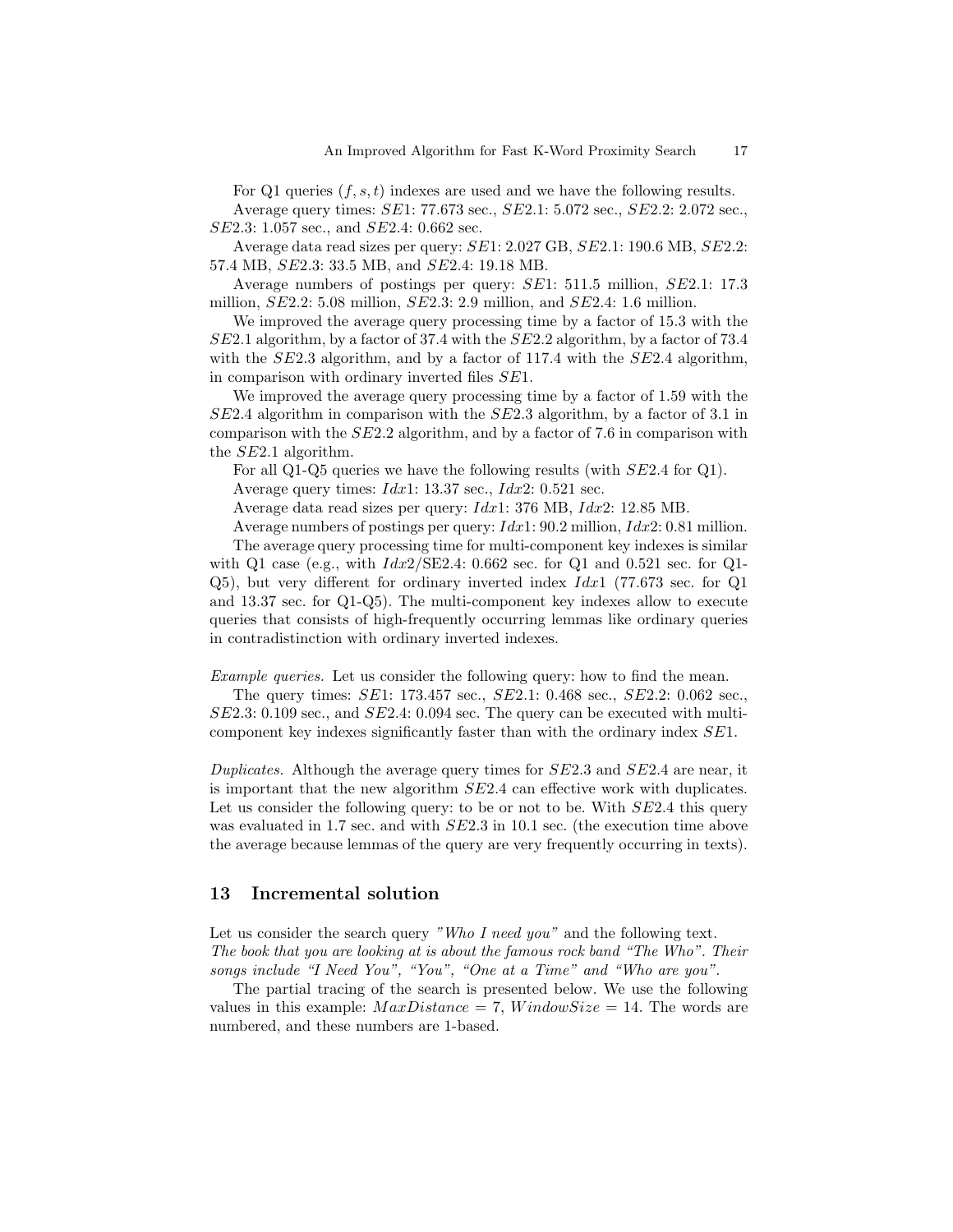Shift,  $Start = 4$  (start of Step 3, we use 4 to demonstrate the buffer switch). Read the posting  $(19, 20, 15)$ , key  $(i, need, who) (3.1)$ . Set (position 19, key i), buffer 1  $(3.1)$ . Set (position 20, key need), buffer 1 (3.1). Set (position 15, key  $who$ ), buffer 0 (3.1). Read the posting  $(21, 20, 15)$ , key  $(you, need^*, who^*)$   $(3.1)$ . Set (position 21, key *you*), buffer 1  $(3.1)$ . Read the posting  $(21, 20, 28)$ , key  $(you, need^*, who^*)$   $(3.1)$ . Set (position 21, key *you*), buffer 1  $(3.1)$ . Read the posting  $(22, 20, 15)$ , key  $(you, need^*, who^*)$   $(3.1)$ . Set (position 22, key  $you$ ), buffer 1 (3.1). Read the posting  $(22, 20, 28)$ , key  $(you, need^*, who^*) (3.1)$ . Set (position 22, key *you*), buffer  $1$  (3.1). Populate the *Source* queue using the data from the first buffer (3.1). Fetch (position 15, key who) from the Source queue  $(3.2, 3.3)$ . Add (key who) into Lemma table, Lemma.Count  $\neq$  Lemma.M ax (3.4). Buffer switch,  $Start = 18$  (3.6). Populate the *Source* queue using the data from the first buffer  $(3.1)$ . Fetch (position 19, key *i*) from the *Source* queue (3.2, 3.3). Add (key *i*) into Lemma table, Lemma.Count  $\neq$  Lemma.Max (3.4). Fetch (position 20, key need) from the Source queue  $(3.2, 3.3)$ . Add (key need) into Lemma table, Lemma.Count  $\neq$  Lemma.M ax (3.4). Fetch (position 21, key *you*) from the *Source* queue (3.2, 3.3). Add (key you) into Lemma table, Lemma.Count = Lemma.Max  $(3.4)$ . Checking the Lemma Table  $(3.5) \rightarrow$  Result (from 15, to 21).

Please note that  $WindowSize$  should be 64 for the better performance.

# 14 Conclusion

In the paper, we presented a new fast algorithm for proximity full-text search when a query that consists of high-frequently occurring words is considered. In the first experiment, we improved the average query processing time by a factor of 1.09 with the new algorithm in comparison with the algorithm from [15], by a factor of 1.3 in comparison with the algorithm from [14] and by a factor of 1.5 in comparison with the algorithm from [17]. This improvement can be done by using the requirement that we need to have a document which contains queried words near each other. We use three-component key indexes to solve the task.

In the second experiment (GOV2 text collection), we improved the average query processing time by a factor of 1.59 with the new algorithm in comparison with the algorithm from [15], by a factor of 3.1 in comparison with the algorithm from [14], and by a factor of 7.6 in comparison with the algorithm from [17].

We have presented the results of the experiments, showing that the average time of the query execution with our indexes is 142.13 times less (with a value of  $MaxDistance = 5$ ) than that required when using ordinary inverted indexes, when queries that consist of high-frequently occurring words are evaluated.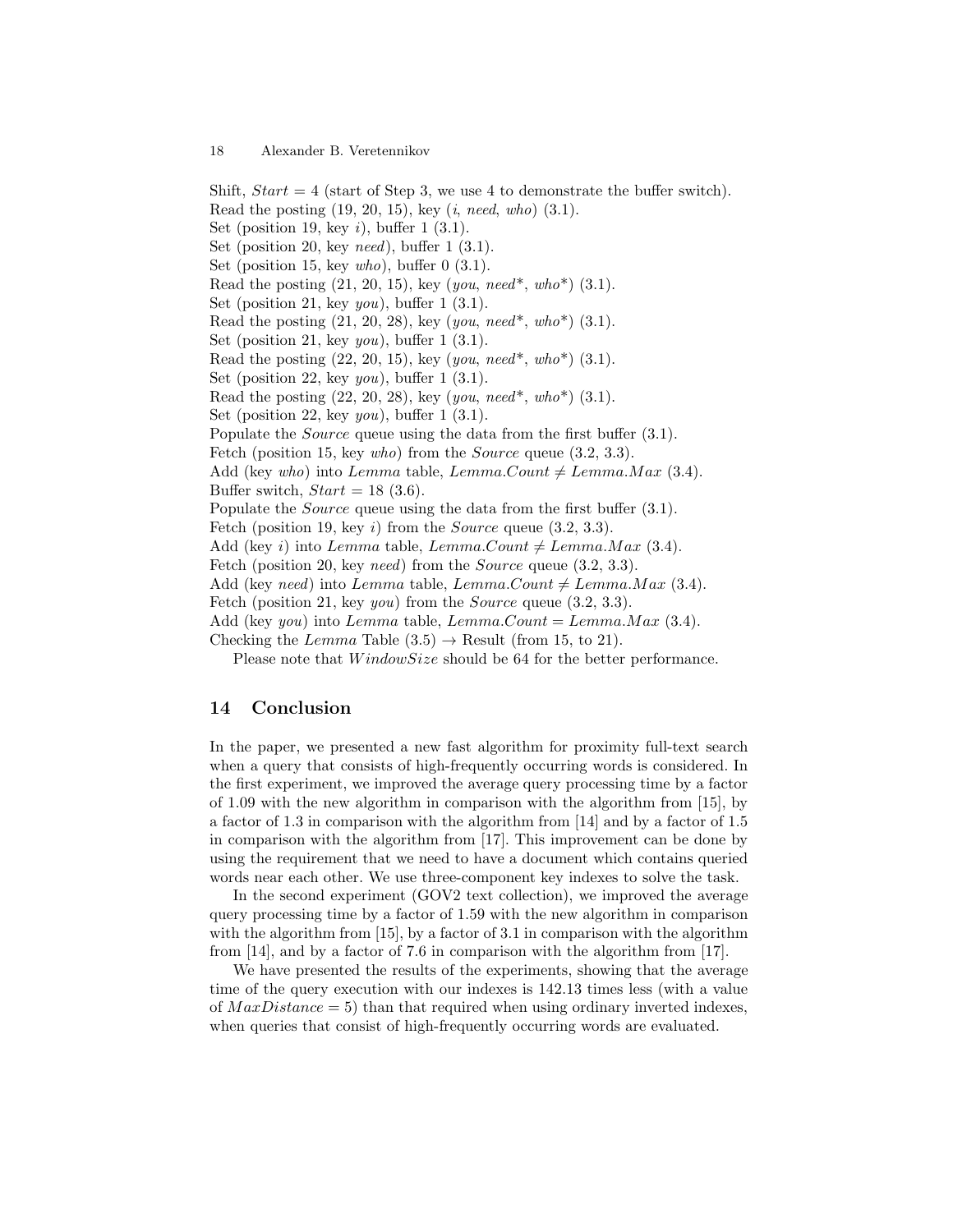As we discussed in [17], three component key indexes occupy an important part of our holistic full-text search methodology. With them, we can evaluate queries that consist of high-frequently occurring words in an effective way. Other query types can be evaluated by using different additional indexes; those tasks are solved in [16] and, therefore, lie outside the scope of the current paper.

The new algorithm overcomes some limitations of our previous algorithm [14, 15], that is, working with duplicate lemmas in the query and creating additional, considerable sized, intermediate data structures in the memory.

In the future, it will be useful to optimize the index creation times for large values of  $MaxDistance$ . The new algorithm can also be used with any multicomponent indexes and one-component indexes. The author is now creating indexes for relatively small values of  $MaxDistance$ , such as 5, 7, and 9.

The limitation of the proposed indexes is that we search only documents that contain queried words near each other. Documents in which the queried words occur at distances that are greater than  $MaxDistance$  can be skipped. This limitation can be overcome by combining the proximity search with additional indexes with the search without distance [17]. When the former requires a wordlevel index, the latter is requires only a document-level index. In the search without distance, we need only those documents that contain the queried words anywhere. This approach can produce fine results from the performance point of view if the documents are relatively large, e.g., several hundreds of kilobytes each. On the other hand, the modern approaches for calculating the relevance presuppose that the relevance of the document is inversely proportional to the square of the distance between searched words in the document [20]. Using this consideration, we can easily select a value of  $MaxDistance$  that is large enough such that all relevant documents will be found by our additional indexes.

### References

- 1. Anh, V. N., de Kretser, O., Moffat, A.: Vector-space ranking with effective early termination. SIGIR '01 Proceedings of the 24th Annual International ACM SIGIR Conference on Research and Development in Information Retrieval, pp. 35–42. New Orleans, Louisiana, USA (2001).<doi:10.1145/383952.383957>
- 2. Borodin, A., Mirvoda, S., Porshnev, S., Ponomareva, O.: Improving generalized inverted index lock wait times. Journal of Physics: Conference Series, vol. 944, no. 1, Article number 012022 (2018).<doi:10.1088/1742-6596/944/1/012022>
- 3. Büttcher, S., Clarke, C., Lushman, B.: Term proximity scoring for ad-hoc retrieval on very large text collections. SIGIR '06 Proceedings of the 29th annual international ACM SIGIR conference on Research and development in information retrieval, pp. 621–622 (2006).<doi:10.1145/1148170.1148285>
- 4. Caio Moura Daoud, Silva de Moura, E., Carvalho, A., Soares da Silva, A., Fernandes, D., Rossi, C.: Fast top-k preserving query processing using two-tier indexes. Inf. Process. Manage, vol. 52, no. 5, pp. 855–872 (2016).<doi:10.1016/j.ipm.2016.03.005>
- 5. Fox, C.: A Stop List for General Text. ACM SIGIR Forum, vol. 24, pp. 19–35, (1989).<doi:10.1145/378881.378888>
- 6. Jansen, B. J., Spink, A., Saracevic, T.: Real life, real users, and real needs: A study and analysis of user queries on the web. Inf. Process. Manage, vol. 36, no. 2, pp. 207– 227 (2000). [doi:10.1016/S0306-4573\(99\)00056-4](doi:10.1016/S0306-4573(99)00056-4)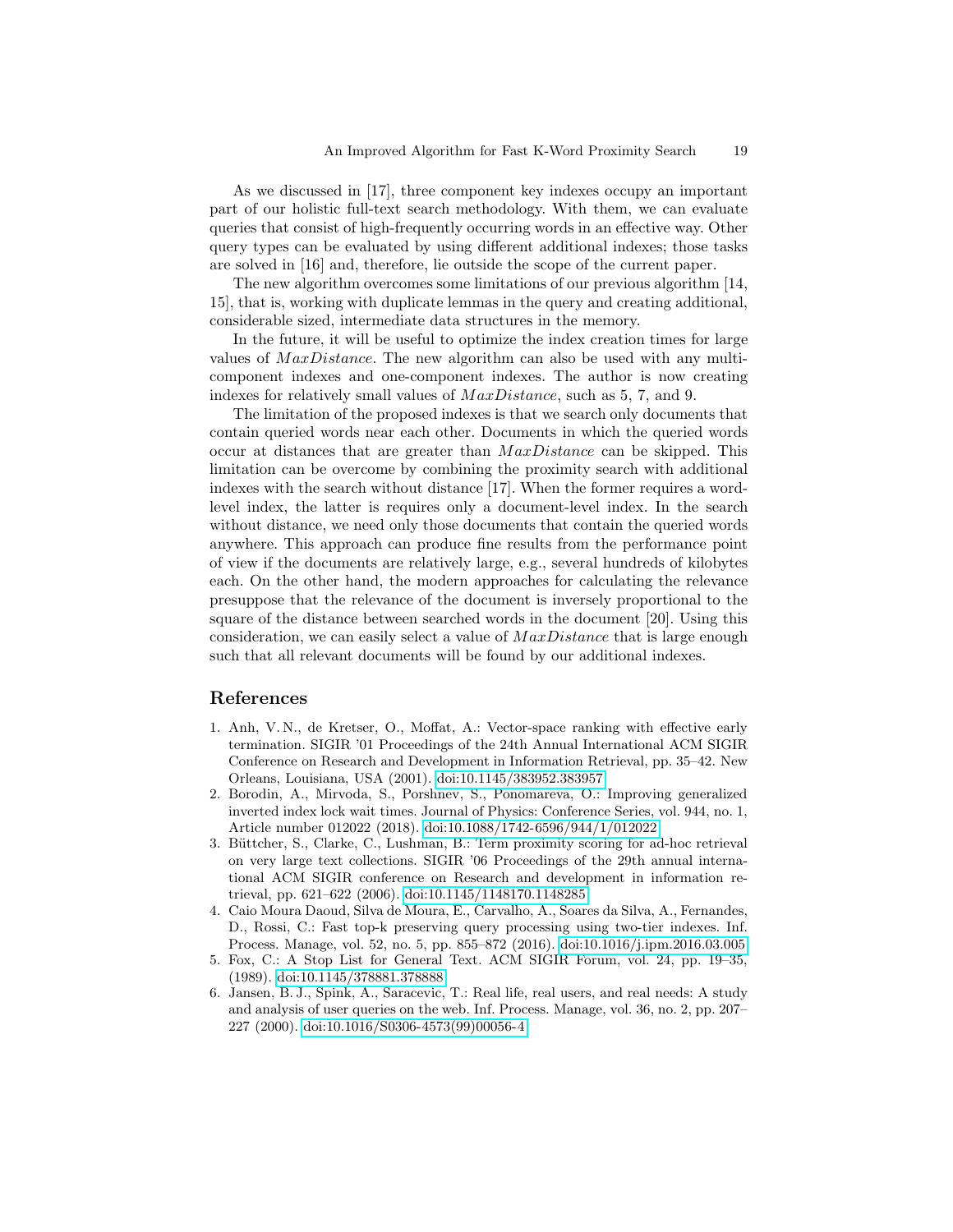- 20 Alexander B. Veretennikov
- 7. Jiang, D., Kenneth Wai-Ting Leung, Yang, L., Ng, W.: TEII: topic enhanced inverted index for top-k document retrieval. Know.-Based Syst, vol. 89, no. C., pp. 346–358 (2015).<doi:10.1016/j.knosys.2015.07.014>
- 8. Gall, M., Brost, G.: K-Word Proximity Search on Encrypted Data. 30th International Conference on Advanced Information Networking and Applications Workshops (WAINA), pp. 365-372 (2016). [doi:10.1109/WAINA.2016.104](doi:10.1 109/WAINA.2016.104)
- 9. Garcia, S., Williams, H. E., Cannane, A.: Access-ordered indexes. ACSC '04 Proceedings of the 27th Australasian Conference on Computer Science. Dunedin. New Zealand, pp. 7–14 (2004).
- 10. Lu, X., Moffat, A., Culpepper, J.S.: Efficient and effective higher order proximity modeling. ICTIR '16 Proceedings of the 2016 ACM International Conference on the Theory of Information Retrieval, pp. 21–30, (2016).<doi:10.1145/2970398.2970404>
- 11. Luk, R.W. P.: Scalable, statistical storage allocation for extensible inverted file construction. Journal of Systems and Software archive, vol. 84, no. 7, pp. 1082–1088 (2011).<doi:10.1016/j.jss.2011.01.049>
- 12. Sadakane, K.: Fast algorithms for k-word proximity search. IEICE Transactions on Fundamentals of Electronics Communications and Computer Sciences, vol. 84, no. 9, pp. 2311–2318 (2001).
- 13. Rasolofo, Y., Savoy, J.: Term proximity scoring for keyword-based retrieval systems. European Conference on Information Retrieval (ECIR) 2003: Advances in Information Retrieval, pp. 207–218 (2003). [doi:10.1007/3-540-36618-0](doi:10.1007/3-540-36618-0_15) 15
- 14. Veretennikov, A.B.: Proximity full-text search with a response time guarantee by means of additional indexes with multi-component keys. Selected Papers of the XX International Conference on Data Analytics and Management in Data Intensive Domains (DAMDID/RCDL 2018), Moscow, Russia, October 9-12 2018, pp. 123–130 (2018).<http://ceur-ws.org/Vol-2277>
- 15. Veretennikov, A.B.: Proximity Full-Text Search by Means of Additional Indexes with Multi-component Keys: In Pursuit of Optimal Performance. In: Manolopoulos Y., Stupnikov S. (eds) Data Analytics and Management in Data Intensive Domains. DAMDID/RCDL 2018. Communications in Computer and Information Science, vol, 1003, pp. 111–130 (2019), Springer, Cham. [doi:10.1007/978-3-030-23584-0](doi:10.1007/978-3-030-23584-0_7) 7
- 16. Veretennikov, A.B.: Proximity Full-Text Search with a Response Time Guarantee by Means of Additional Indexes. In: Arai K., Kapoor S., Bhatia R. (eds) Intelligent Systems and Applications. IntelliSys 2018. Advances in Intelligent Systems and Computing, vol. 868, pp. 936–954 (2019), Springer, Cham. [doi:10.1007/978-3-030-01054-6](doi:10.1007/978-3-030-01054-6_66) 66
- 17. Veretennikov, A.B.: Proximity full-text search with response time guarantee by means of three component keys. Bulletin of the South Ural State University. Series: Computational Mathematics and Software Engineering, vol. 7, no. 1, pp. 60–77 (2018). (in Russian)
- 18. Williams, H. E., Zobel, J., Bahle, D.: Fast phrase querying with combined indexes. ACM Transactions on Information Systems (TOIS)., vol. 22, no. 4, pp. 573–594 (2004).<doi:10.1145/1028099.1028102>
- 19. Williams, J. W. J.: Algorithm 232 heapsort. Communications of the ACM, vol. 7, no. 6, pp. 347–348 (1964).<doi:10.2307/408772>
- 20. Yan, H., Shi, S., Zhang, F., Suel, T., Wen, J.-R.: Efficient term proximity search with term-pair indexes. CIKM '10 Proceedings of the 19th ACM International Conference on Information and Knowledge Management. Toronto, pp. 1229–1238 (2010). <doi:10.1145/1871437.1871593>